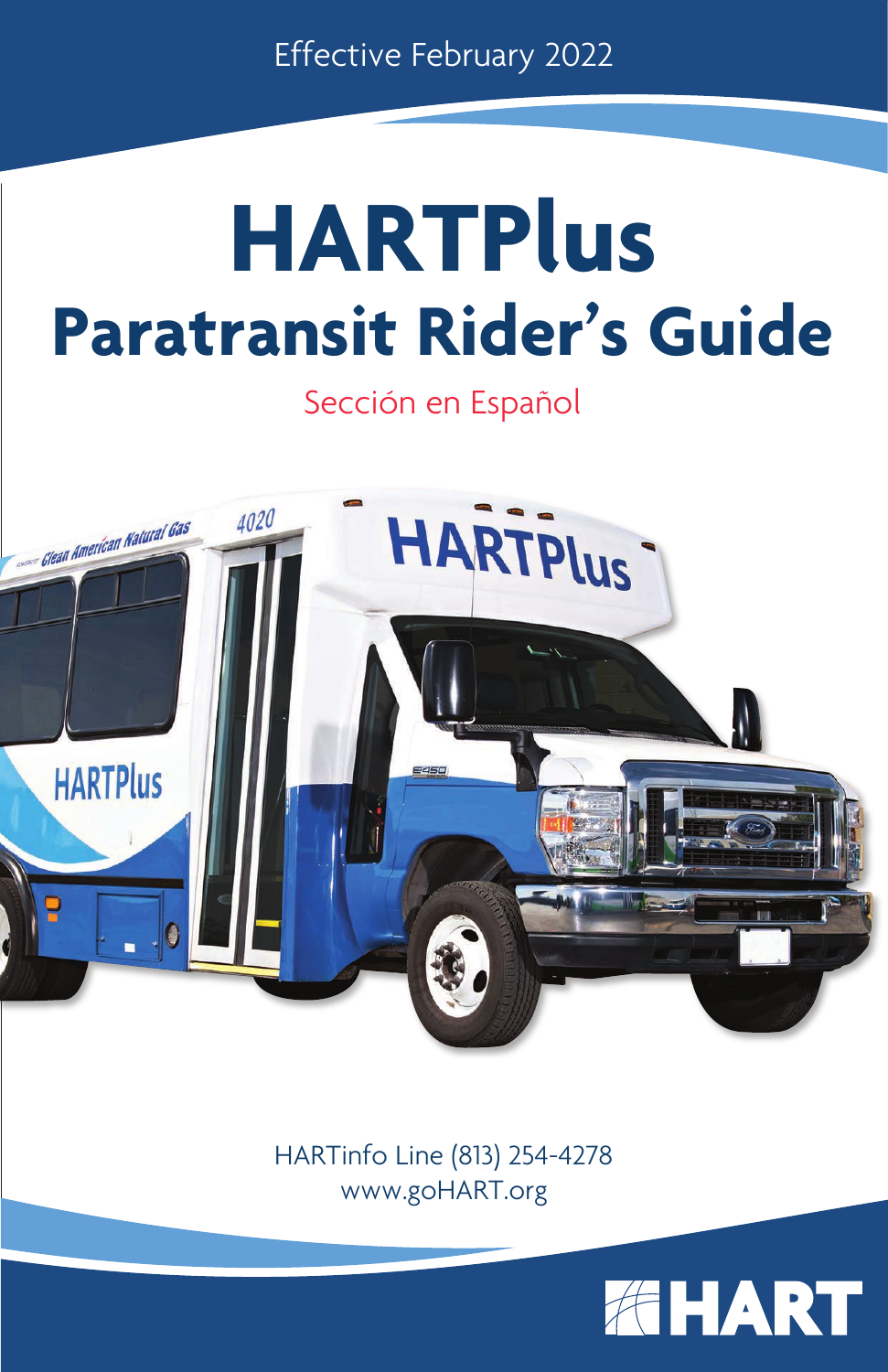# **TABLE OF CONTENTS**

| WELCOME TO HARTPlus 1                               |
|-----------------------------------------------------|
|                                                     |
|                                                     |
| HARTPlus ELIGIBILITY CRITERIA  2                    |
| HARTPlus SERVICE HOURS 3                            |
| RESERVATIONS - SCHEDULING TRIPS3                    |
| CUSTOMER CHOICE VOUCHER PROGRAM 4                   |
|                                                     |
|                                                     |
|                                                     |
| HARTPlus VEHICLE TYPES 5                            |
|                                                     |
| TRIP PICK UP POINTS - WHERE TO WAIT FOR YOUR RIDE 5 |
| PICK UP WINDOW - 30 MINUTE 8                        |
| VEHICLE ARRIVAL - FIVE MINUTE RULE/WINDOW TIME 8    |
| VEHICLE IS LATE - NEXT STEP9                        |
| USING WHEELCHAIRS OR OTHER MOBILITY DEVICES 9       |
|                                                     |
|                                                     |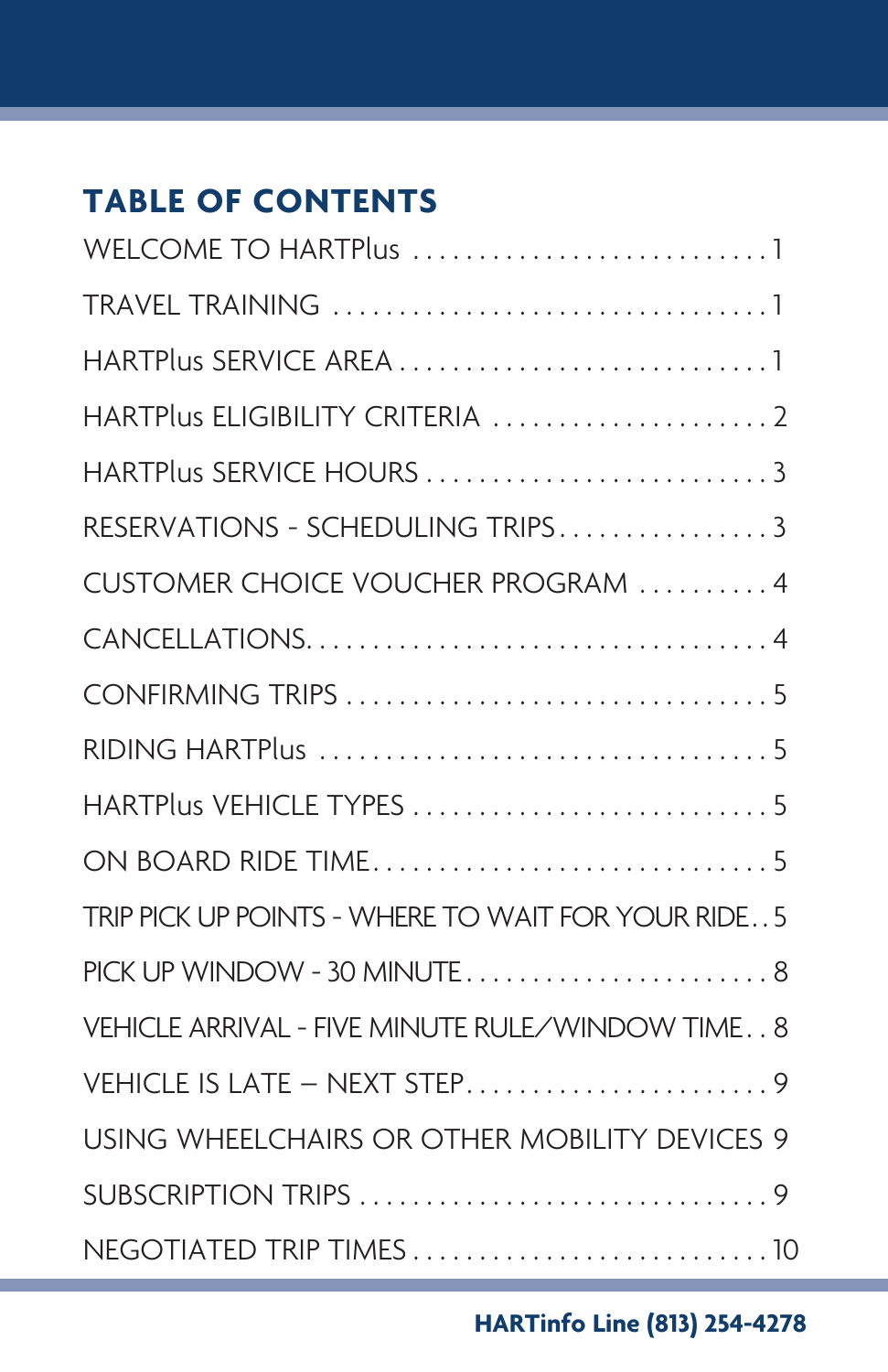| NO-SHOW - SUSPENSION OF SERVICES 11            |
|------------------------------------------------|
| NO-SHOW SUSPENSION APPEAL PROCESS 11           |
| TRAVELING WITH PCA'S/GUESTS/SERVICE ANIMALS12  |
| TRAVELING WITH PACKAGES - TWO PACKAGE LIMIT13  |
| TRAVELING WITH OXYGEN TANKS 13                 |
|                                                |
| CERTIFICATION EXPIRATION14                     |
| RECERTIFICATION PROCESS14                      |
| CONDITIONAL ELIGIBILITY 14                     |
| ELIGIBILITY DETERMINATION APPEAL PROCESS 15    |
| NO DISCRIMINATION ON THE BASIS OF DISABILITY16 |
| VISITORS ON HARTPlus SERVICE  16               |
|                                                |
| HARTPlus OPERATOR ASSISTANCE  17               |
| HELPFUL HARTPlus TELEPHONE NUMBERS 18          |
| HARTPlus PHYSICAL ADDRESS 18                   |
|                                                |
|                                                |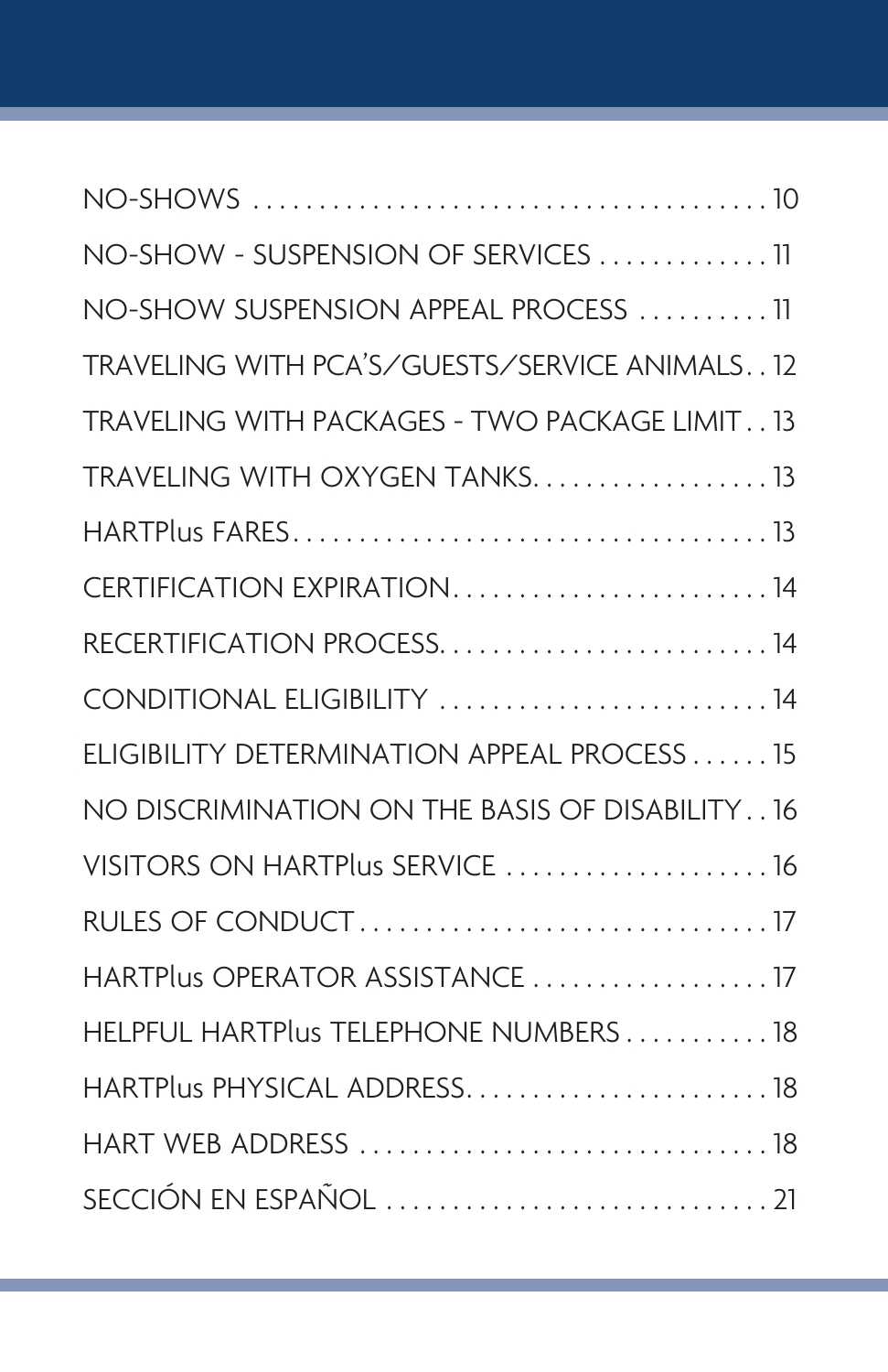# **WELCOME TO HARTPlus**

HARTPlus paratransit service is a door-to-door public transportation service for people with disabilities who are unable to use HART buses. HARTPlus is a shared-ride service operated with accessible ADA compliant vehicles.

#### **TRAVEL TRAINING**

HART offers Travel Training to people with disabilities wishing to ride public buses to reach a wide variety of destinations. Riding the bus gives you the freedom to set your own schedule without having to make reservations or worry about the availability of rides. HART's Travel Training Program is available free to anyone who wants to use accessible fixed-route bus transportation. Training for bus services does not make you ineligible for Paratransit services. For more information, call HART Customer Service at (813) 254-4278.

#### **HARTPlus SERVICE AREA**

Federal regulations define the ADA paratransit service area as being within 1 1/2 of a mile on either side of a local bus route. Express service is not included in the paratransit service area.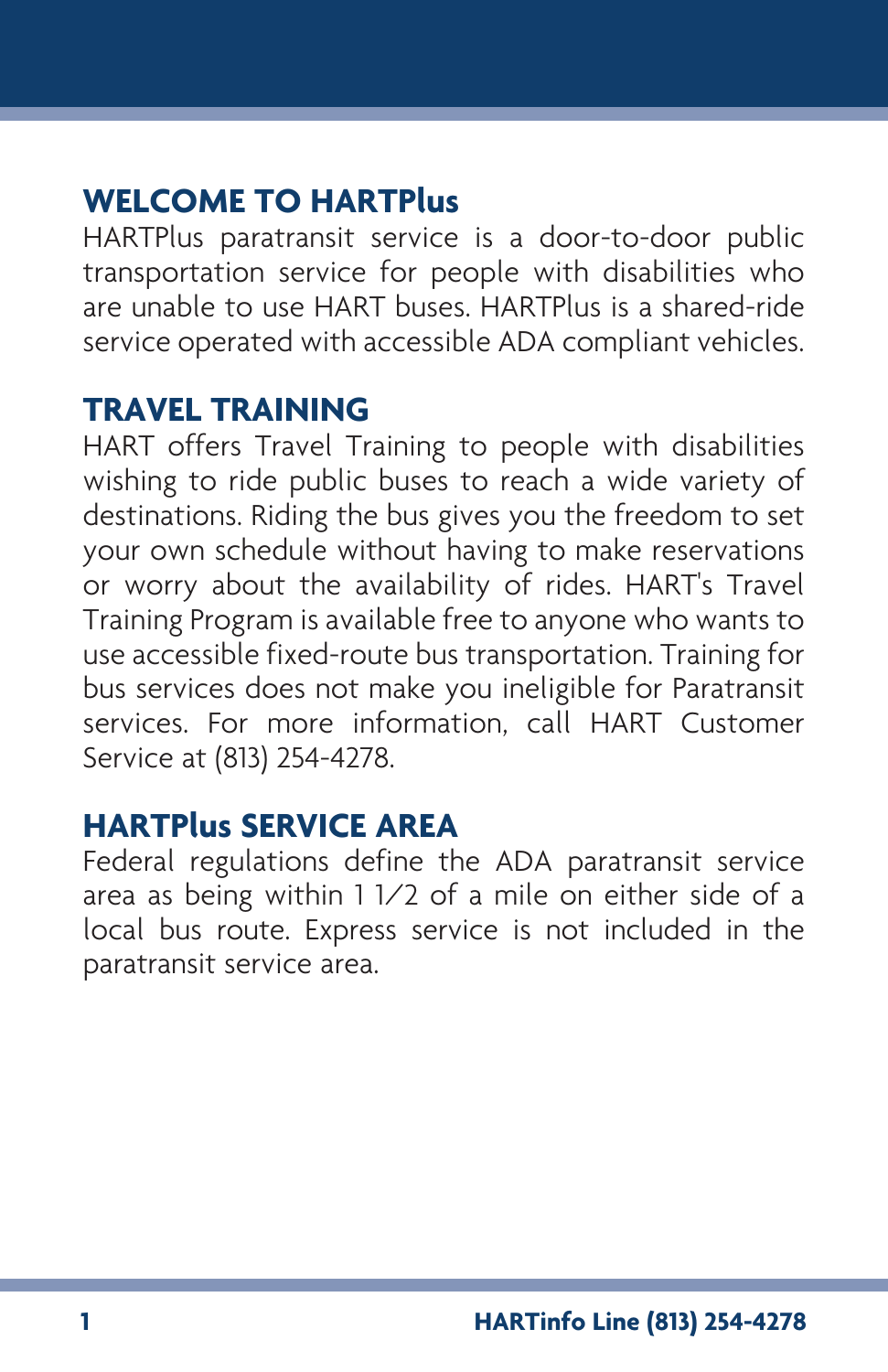# **HARTPlus ELIGIBILITY CRITERIA**

HARTPlus service is available for people with disabilities that prevent them from using HART's fixed route bus services. A disability in and of itself does not imply eligibility for HARTPlus services.

To use HARTPlus services, submit an application to HART. Applications are available by contacting Customer Service at (813) 254-4278 or online at www.goHART.org. Applications can also be picked up at Marion Transit Center and the University Area Transit Center. Telephone assistance in completing applications is available upon request.

A functional ability assessment is also required as part of the eligibility determination process. Free transportation to and from this interview can be provided upon request. For information about eligibility evaluations, please call HART Customer Service.

Per the ADA, the department will complete certification process within 21 days. If the eligibility determination is not made within 21 days of completion, temporary service begins on the 22nd day, by calling HART Customer Service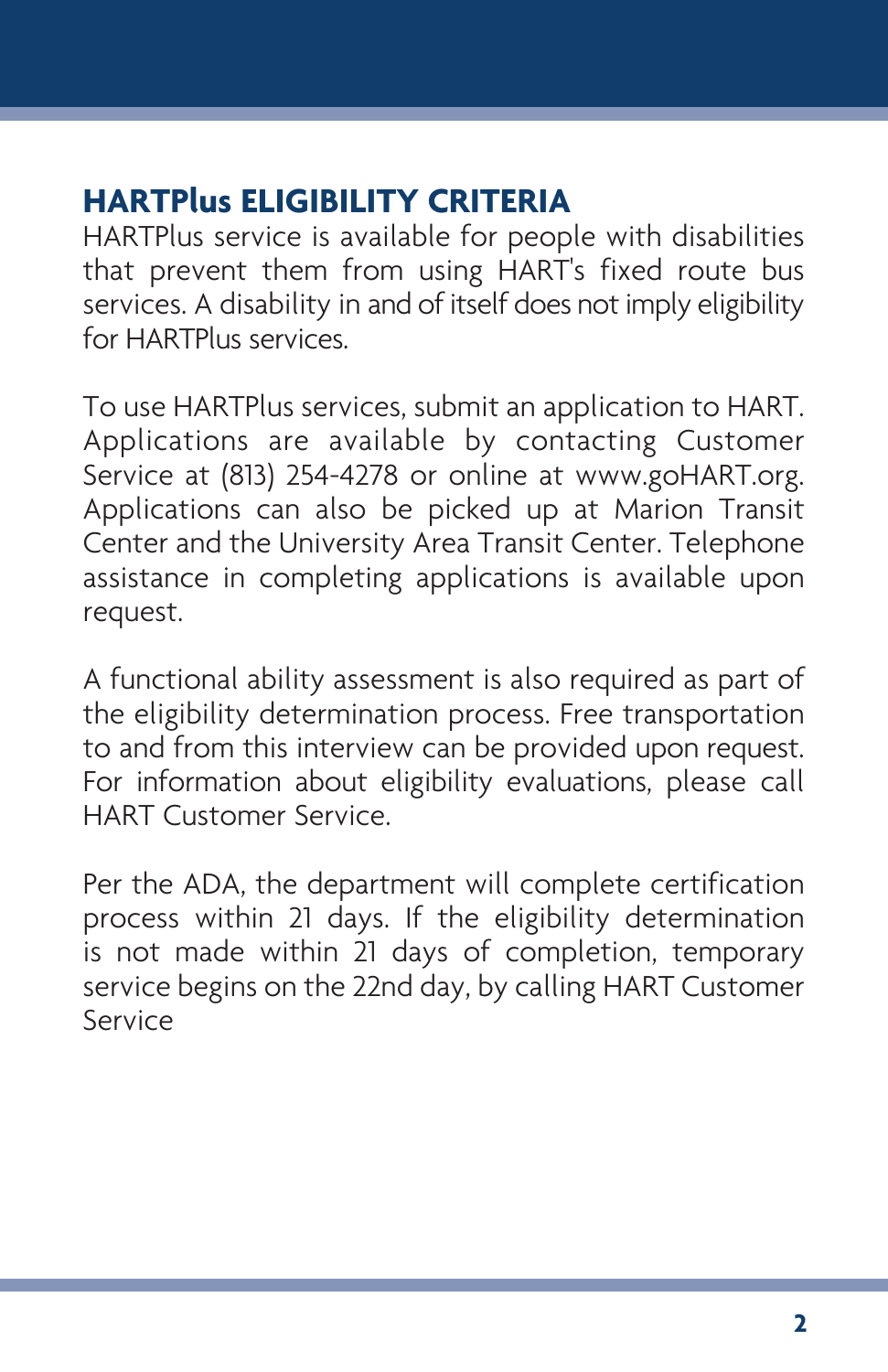# **HARTPlus SERVICE HOURS**

Service hours mirror the local fixed route bus serving your point of origin and destination. HARTPlus service is not available on days, times or locations when the corresponding local fixed route service is not operating.

Holiday service hours may follow a Saturday or Sunday schedule. Contact Customer Service for specific service hour information. Route schedules are available at transit centers, by mail or over the phone by calling Customer Service.

# **RESERVATIONS - SCHEDULING TRIPS**

Trip reservations can be scheduled the day before the trip, and up to three days in advance. Reservation can be made seven days a week from 8:00 a.m. to 5 p.m. Please make sure you have the correct address and times before scheduling. We are unable to process same-day changes.

To make a trip reservation, call HART Customer Service at (813) 254-4278.

Be prepared to provide the following information:

- 1. First and last name
- 2. Date(s) of travel
- 3. The time you would like to be picked up OR the time you need to reach your destination. (Appointment Time)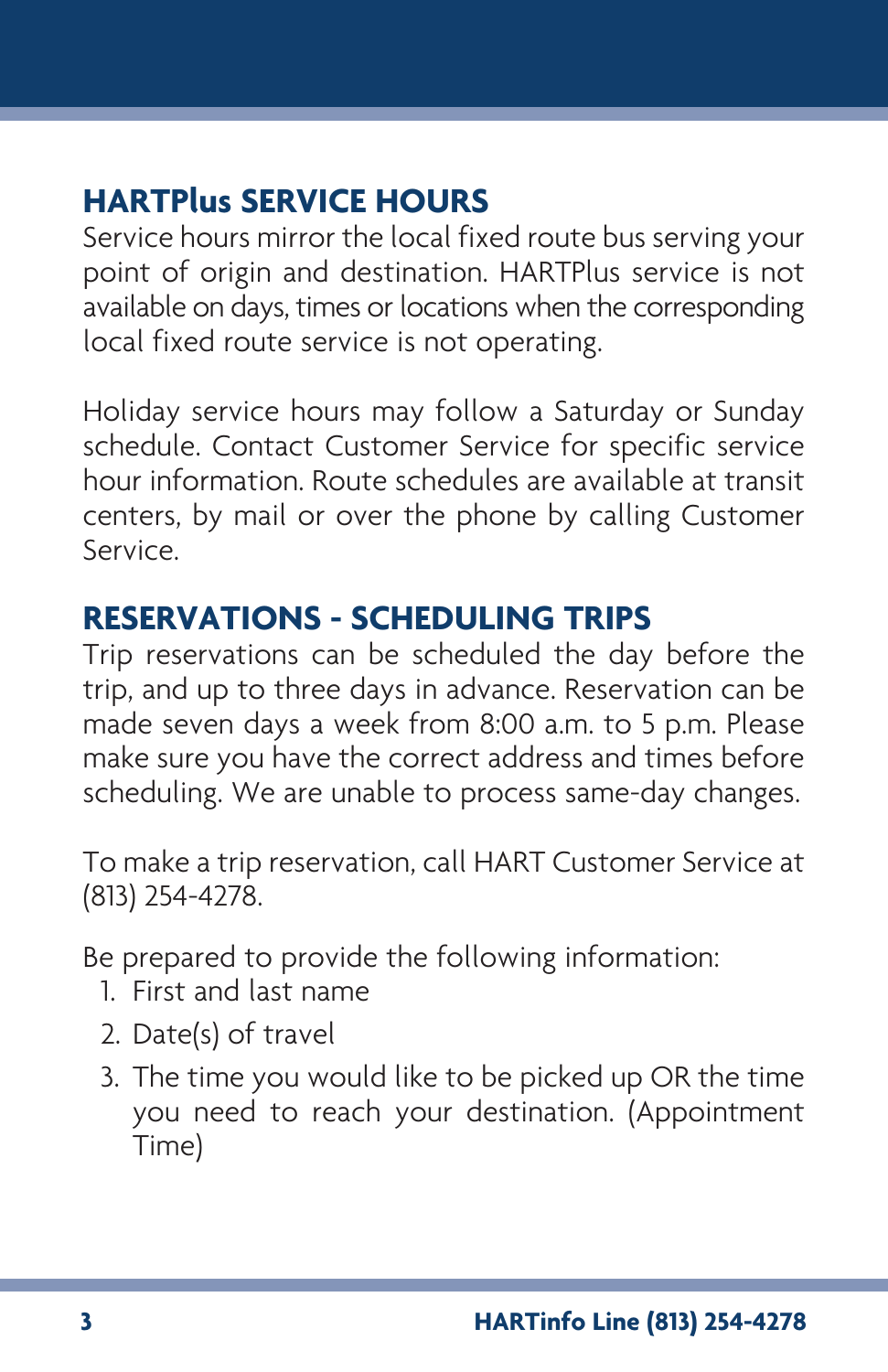- 4. Complete pick-up address, including an apartment number, suite number, and gate or security code, building identification, zip code and telephone number. **Note**: Same day changes to a pickup time or address cannot be made, so make sure the trip information is correct.
- 5. Complete destination address, including building, suite or apartment number, zip code and telephone number. **Note**: Same day changes to a return time or address cannot be made, so make sure the trip information is correct.
- 6. If traveling with a personal care attendant (PCA), service animal or an assistive device, such as a wheelchair, scooter, walker, cane, oxygen tank, etc.

# **CUSTOMER CHOICE VOUCHER PROGRAM**

HART partners with transportation providers to offer same-day service to our HARTPlus customers. If you are interested in same-day service, reach out to HART Customer Service for detail and information on the current provider.

## **CANCELLATIONS**

For cancellations and inquires, Customer Service Representatives are available Monday - Friday from 5:00 a.m. to 9:00 p.m., and on weekends and holidays from 6:00 a.m. to 8:00 p.m. For after-hours cancellations, call (813) 384-6418.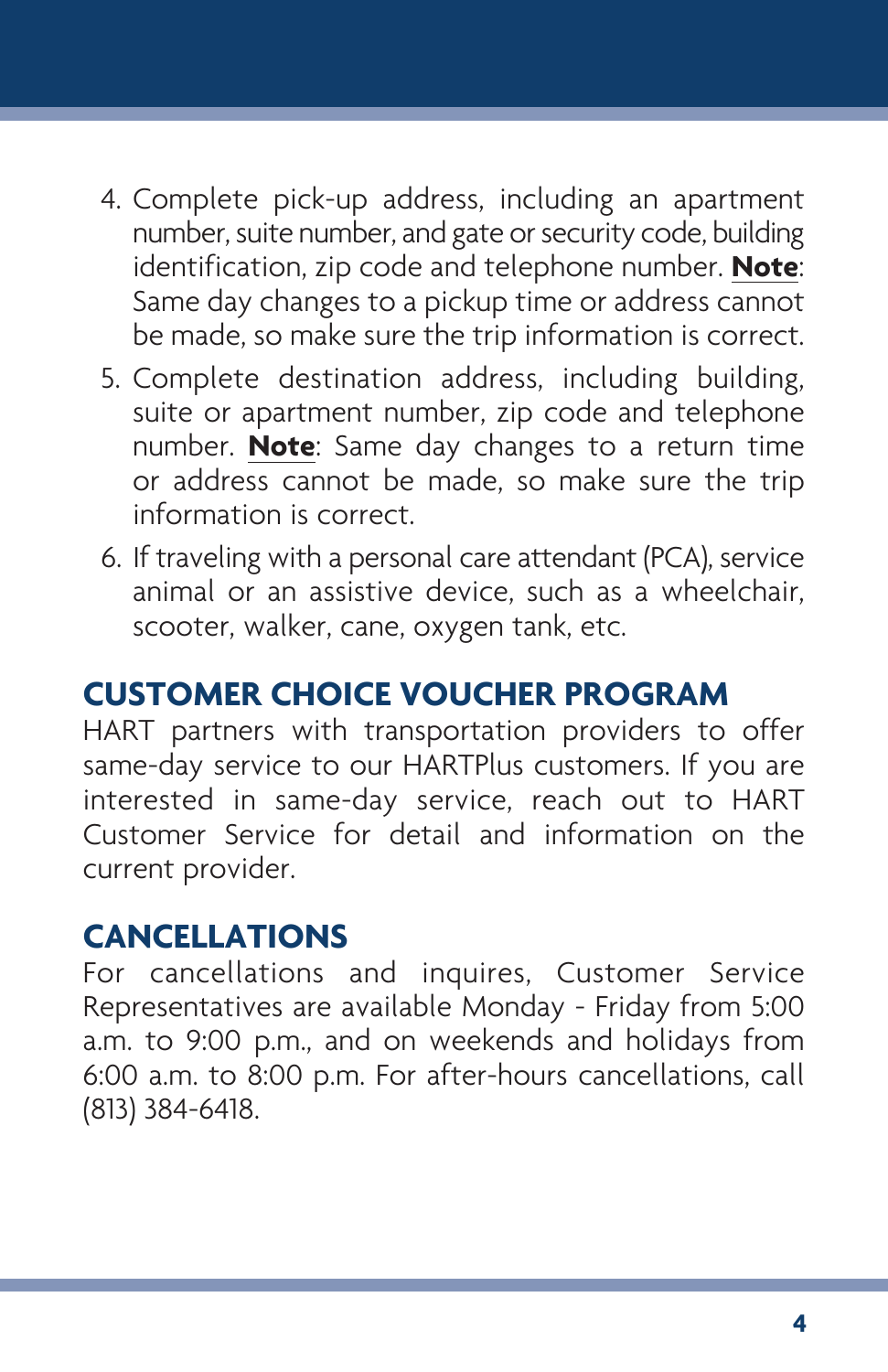# **CONFIRMING TRIPS**

Trip(s) will be confirmed at the time you schedule your reservation(s). Please confirm dates, times and addresses before ending the call to ensure the accuracy of your scheduled trip.

#### **RIDING HARTPlus**

Participants are required to present their HARTPlus ID and pay exact fare or a valid HART Coupon when boarding vehicles.

## **HARTPlus VEHICLE TYPES**

HARTPlus uses a variety of branded vehicle types including lift-equipped vans and mini-vans with ramps that meet the Federal ADA Regulations. Rides will be scheduled in a vehicle to best meet service needs.

## **ON BOARD RIDE TIME**

Travel time on HARTPlus is comparable to the amount of time it would take to make the same trip using our fixed route bus with connections. The average trip length can be 60 minutes or more, and a trip may exceed or fall below that average depending on the circumstances.

## **TRIP PICK UP POINTS – WHERE TO WAIT FOR YOUR RIDE**

Operators will assist you to and from the threshold of a building. Operators must maintain physical sight of the vehicle at all times, and they are not permitted to enter beyond the threshold or ground level of any building. If a rider will need assistance entering or exiting the pick-up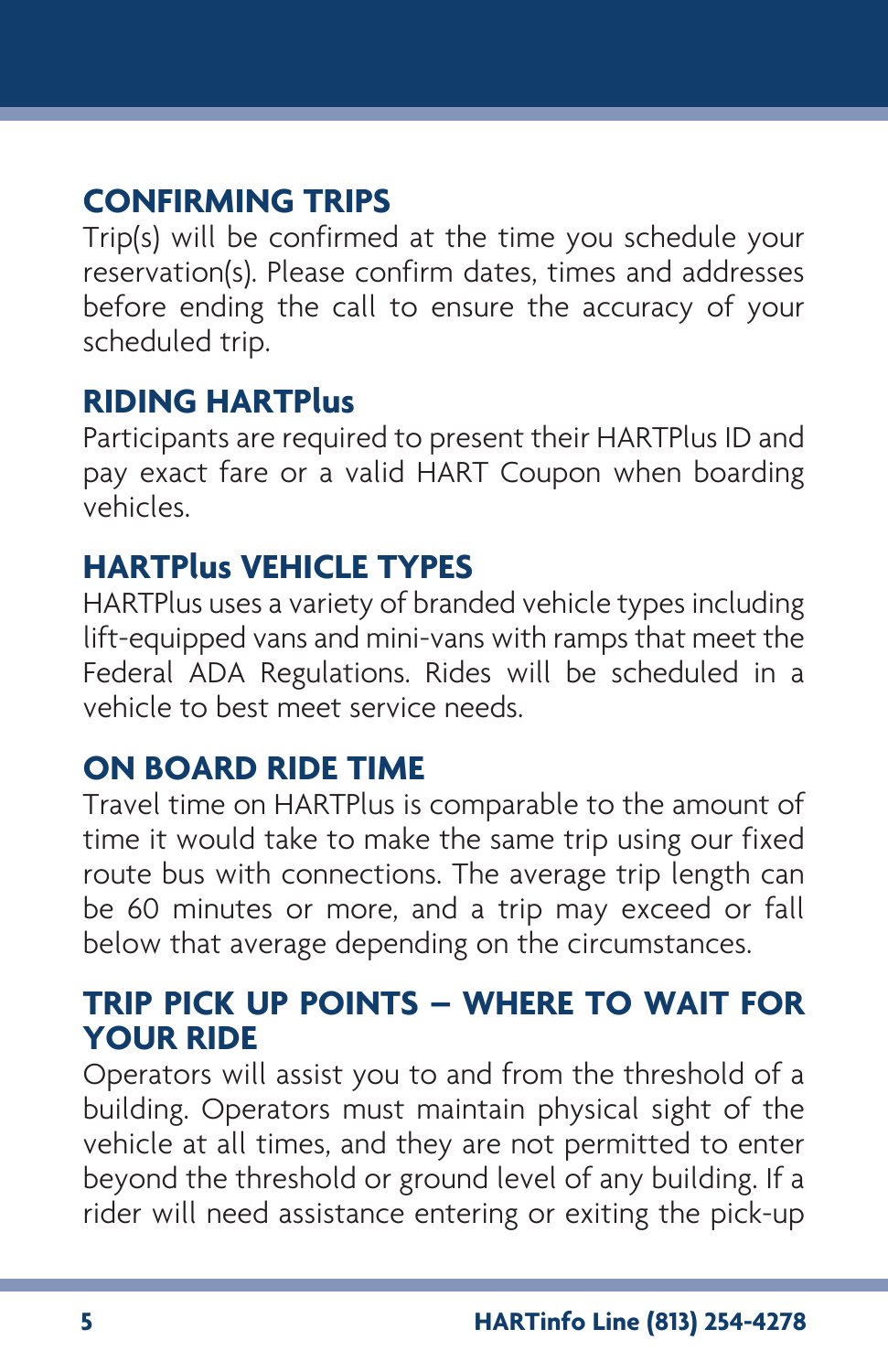location, a companion or personal care attendant (PCA) should travel with the rider to assist.

Door-to-door service DOES NOT include any of the following:

- Assisting passengers on unsafe or steeply inclined mobility ramps or stairs
- Entering beyond the door threshold
- Locking/unlocking doors or activating/deactivating house alarms
- Loading/unloading personal items

If a rider cannot be left unattended (as a result of his or her age, disability or impairment), a companion or personal care attendant is required to receive the passenger upon the vehicle's arrival.

## **Apartments/Office Complexes**

When scheduling your trip, please provide Customer Service with a specific building name and number within the complex. The operator will pick up the rider at that specific building. If a rider's building is located within a gated community and requires special entry, provide Customer Service with an entry code or notify the security office to arrange entry for the Paratransit vehicle before pick-up time. If the rider does not arrange entry, and the vehicle is unable to enter the pick-up area, the rider will be considered a No-Show. **(See NO-SHOWS)**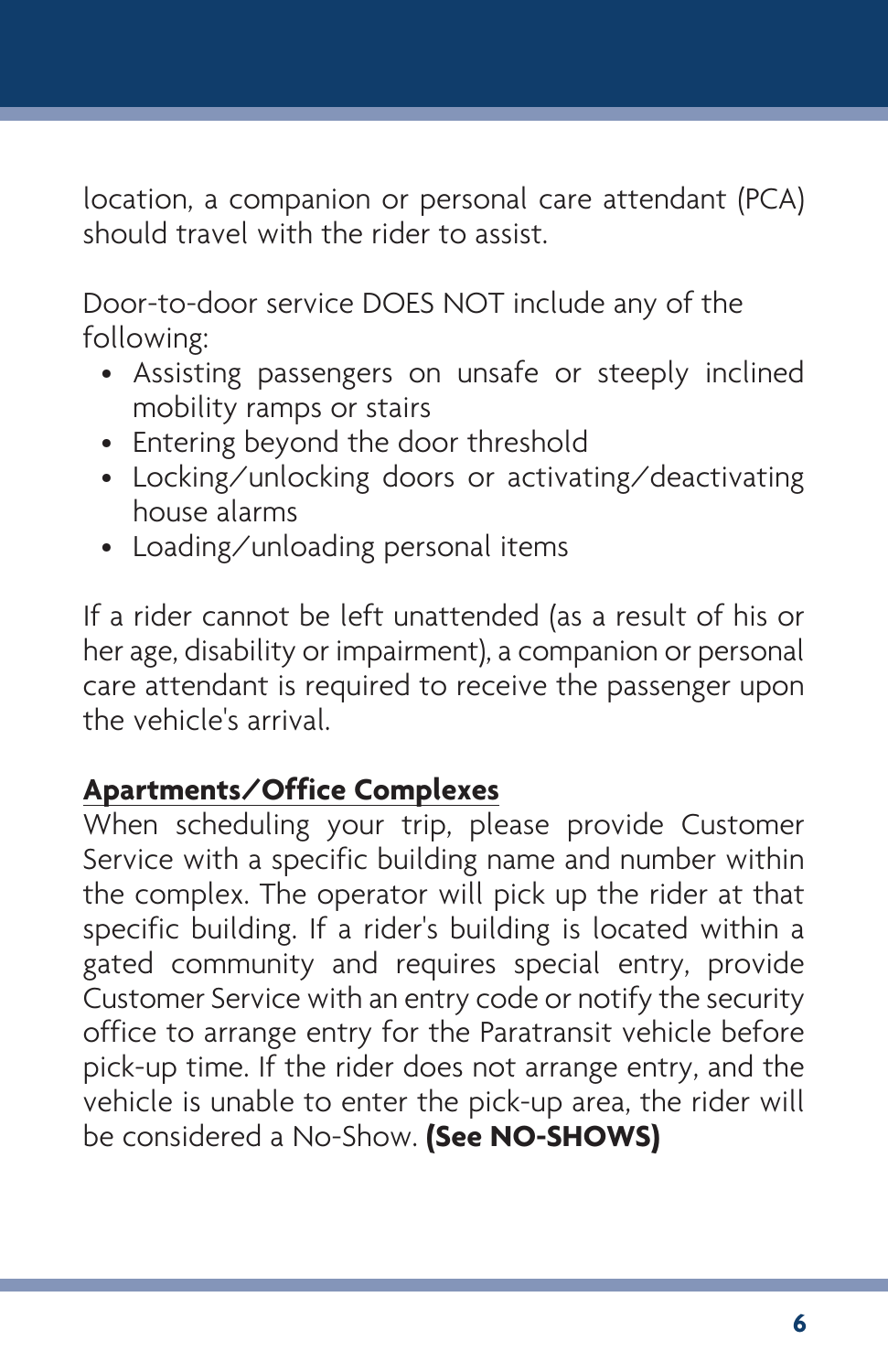#### **Nursing Homes**

Riders with pick-ups at nursing homes should meet the operator in front of the main lobby. Operators are not permitted to go to rooms to pick up riders. Operators cannot assist riders in and out of a nursing home. Nursing home staff should be ready to assist the individual in or out, if necessary. Riders will be dropped off in front of the main lobby of the nursing home.

#### **Adult Program/Day Care Centers**

Riders attending adult programs or day care centers should be ready when paratransit vehicles arrive. Operators cannot assist riders in or out of adult program/day care centers. Center staff must be ready to assist the individual out of the center, if necessary. If the adult/day care center requires special entry, center staff should arrange entry for the paratransit vehicle before pick-up time. If the rider does not arrange entry, and the vehicle is unable to enter the pick-up area, the rider will be considered a No-Show. **(See No-Shows)**

#### **Hospitals**

Unless otherwise requested by the customer, the default drop-off location at all hospitals will be at the main entrance of the facility. The customer may request another drop off location if there is a safe place at an entrance nearer to the office he/she is going to. Please keep in mind that, unless a specific pick-up location is requested, the pick-up location for the return trip will default to the main hospital entrance.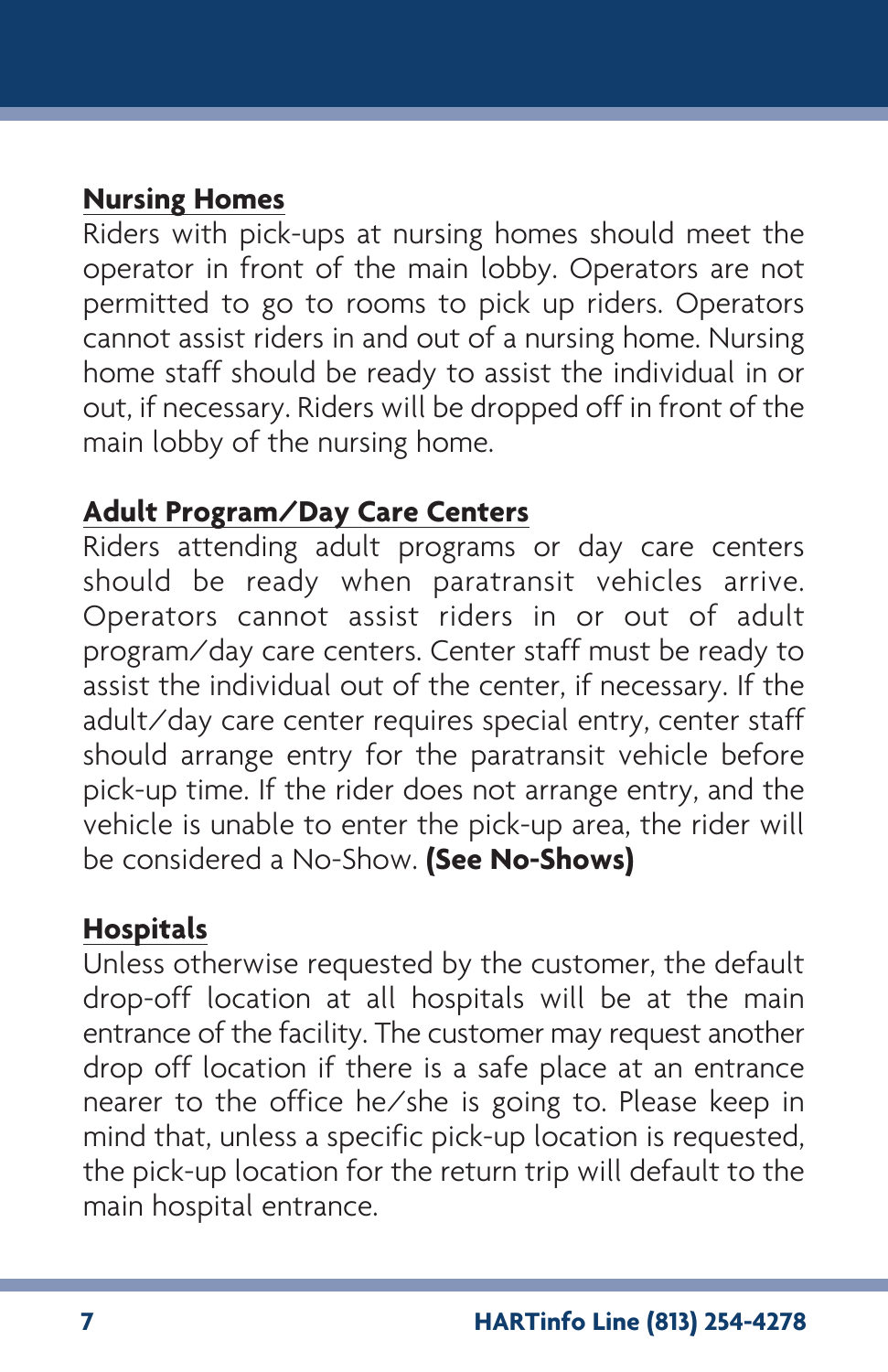## **Shopping Malls**

When scheduling a trip to a shopping mall, the customer must specify the exact store entrance nearest to the street where he/she wishes to be dropped off and picked up for example "Macy's East side entrance. The default drop-off and pick-up locations will be at the street entrance nearest to the food court. Should the customer wish to be picked up for his/her return trip at any entrance other than the default location, the customer must request the pick-up location nearest to the street when scheduling a trip.

#### **PICK UP WINDOW – 30 MINUTES**

HARTPlus has a 30 minute pick up window. Meaning that you must be ready 30 minutes prior to your scheduled pick up time. For example, if you are scheduled to be picked up by 10 a.m., the HARTPlus van can show up as early as 9:30 a.m.

#### **VEHICLE ARRIVAL - FIVE MINUTE RULE/ WINDOW TIME**

Paratransit operators will wait five minutes for a rider to board the vehicle when arriving within the 30-minute ready-time window. If a rider does not board the vehicle within the five minute wait time, the operator will mark the rider as a No-Show and will depart the location. HART is not required to call the rider when the vehicle arrives or before leaving the pick-up location; riders are expected to be ready to board the vehicle upon its arrival. When your vehicle arrives, you are required to present your HARTPlus ID and the exact fare or a valid coupon. Please note: The operator cannot take you to your requested destination without the required fare.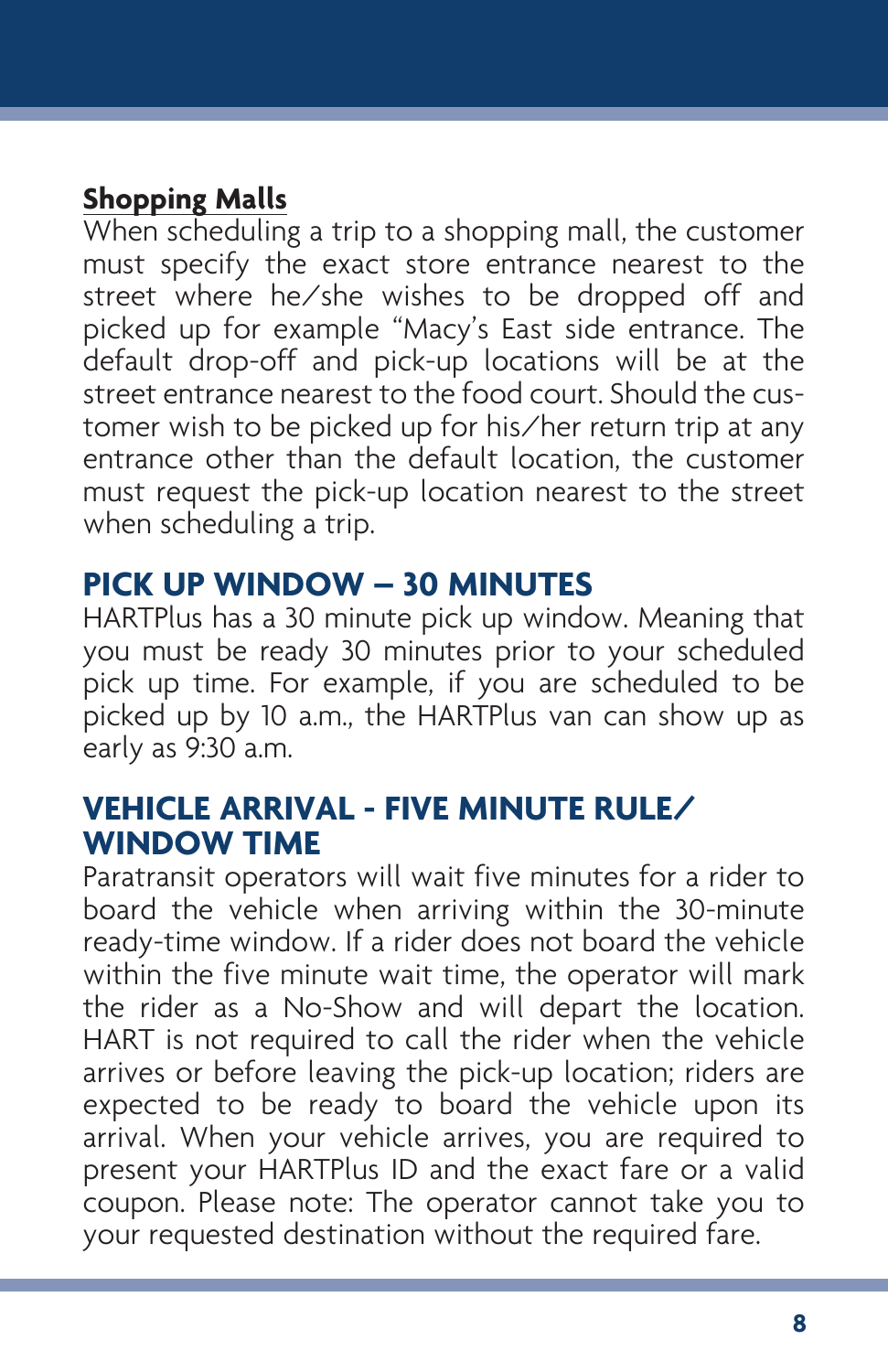# **VEHICLE IS LATE - NEXT STEP**

If the vehicle has not arrived by your scheduled pick-up time, please call Customer Service at (813) 254-4278.

## **USING WHEELCHAIRS OR OTHER MOBILITY DEVICES**

HARTPlus will make every attempt to accommodate standard wheelchairs, scooters and other mobility devices. The HARTPlus vehicles can accommodate wheelchairs and other mobility devices having widths from a range of 30" to 33" and 50" to 63" in length depending on the vehicle type. All types of HARTPlus vehicles have a maximum weight limit of 800 pounds. Mobility devices larger than these standards may be denied service aboard HARTPlus vehicles.

#### **Securement on Boarding**

Operators will make all attempts to secure standard wheelchairs and scooters. If a wheelchair or scooter exceeds the normal size, the operator may ask the rider to transfer to a seat, as it may be difficult to safely secure the passenger within the mobility device. It is the rider's choice to transfer or remain in his or her mobility device.

## **SUBSCRIPTION TRIPS**

A subscription trip is defined as travel that will be take place for more than 30 days, and repeated at the same times and days of the week. Once the rider makes the request, riders are required to book this trip on demand for a two-week period before it is eligible to become a subscription trip. Changes in frequency or time to a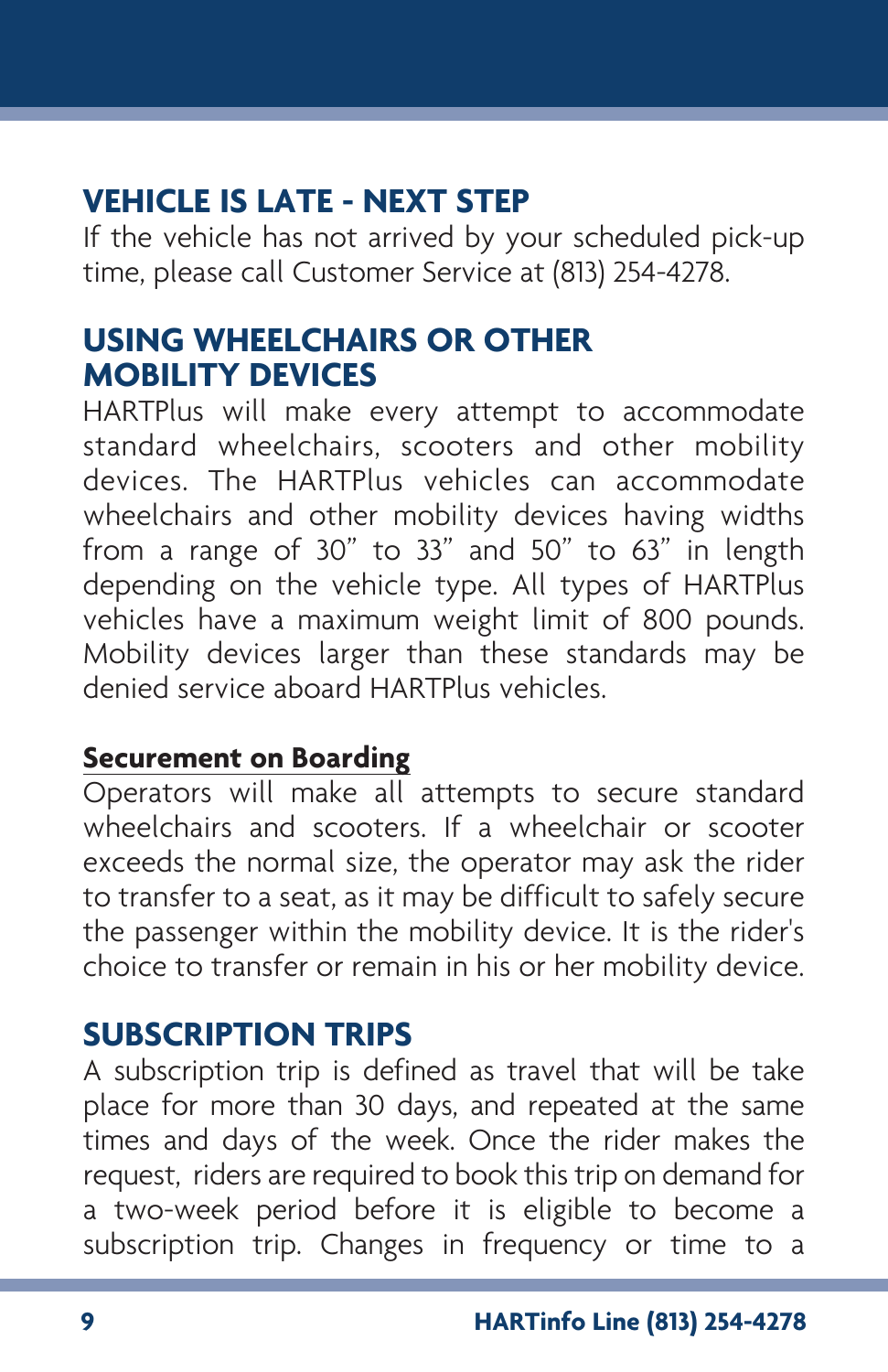subscription trip will result in an additional week call-in period for those modifications to become effective. No more than two changes can be made within a 30-day period. Frequent cancellations could result in termination of a subscription.

## **NEGOTIATED TRIP TIMES**

Occasionally, the exact time you wish to travel may not be available. In that case, Customer Service may offer you other choices that may be up to one hour earlier or one hour later than the time you wish to travel. If you need to arrive at your destination by a specific time, tell the Customer Service Representative; they will attempt to give you a pick-up time that will get you to your destination on time. If your travel time is more flexible, you may be offered a negotiated trip time.

# **NO-SHOWS**

A No-Show occurs when you fail to board the HARTPlus vehicle within five minutes after it arrives within the pick-up window or if you violate HART policies and as a result you are not transported. Trips that are not canceled at least two hours before your scheduled pick-up time will be considered a No-Show.

If you receive a No-Show on your trip leaving from home and have a return trip that you will not need, be sure to cancel the return trip or you will receive an additional No-Show. If you No-Show your trip going home and alternative transportation is not available, contact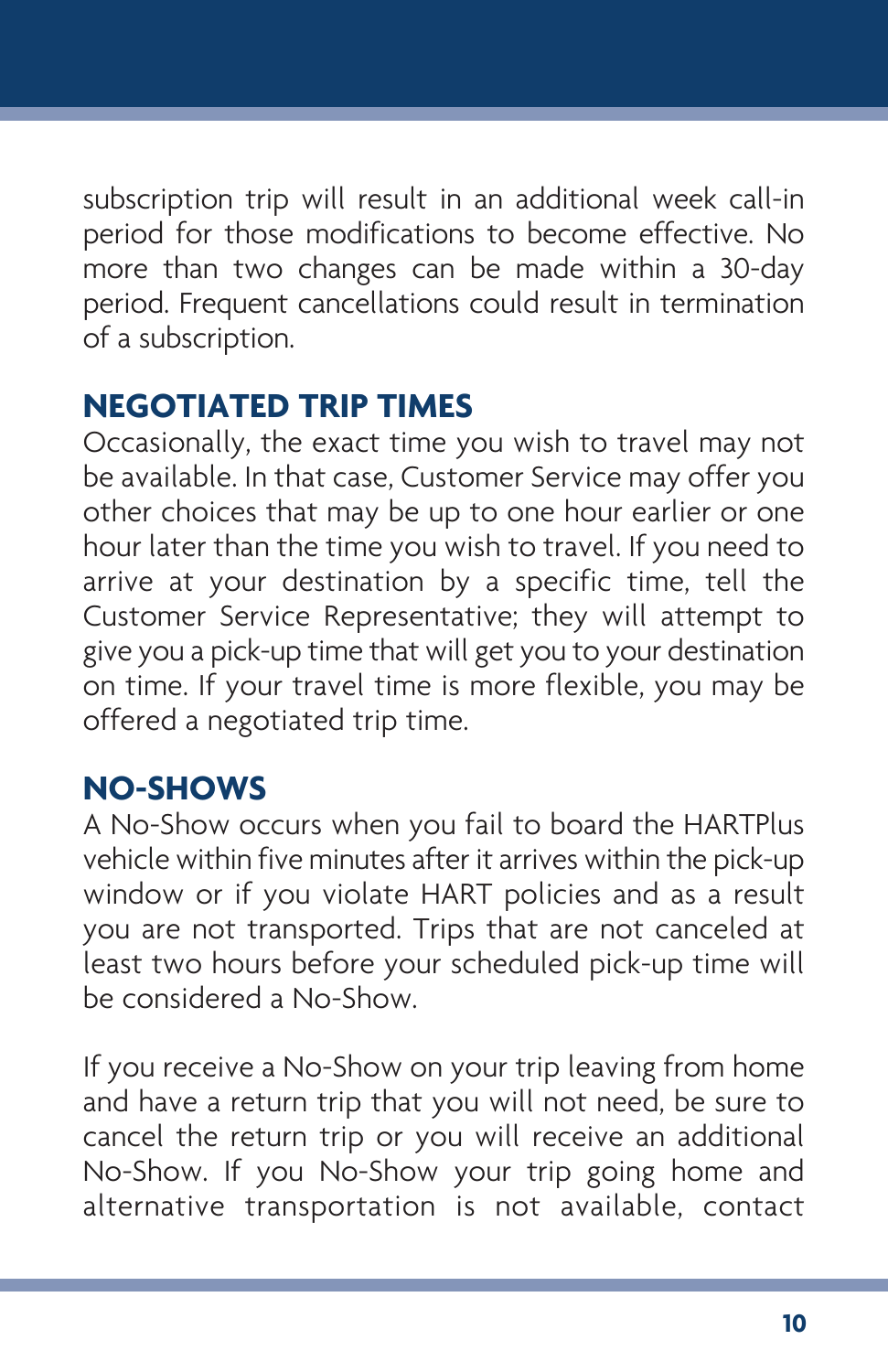Customer Service who **may** be able to reschedule your return trip. Pickup is based upon vehicle availability and may take up to 2 hours to dispatch a vehicle to your destination.

# **NO-SHOW - SUSPENSION OF SERVICES**

When you accumulate four or more No-Shows and the calculated result of trips/No-Shows is 15% or higher within a rolling 30 day time period, you will receive a written Notice of Service Suspension, and a seven day service suspension will be imposed. A second suspension (four or more No-Shows and the calculated result of trips/ No-Shows is 15% or higher) in a six-month period may result in an additional van service suspension of 14 days. If more than two suspensions occur in a six-month period, van service will be cancelled for up to 21 days. **Note:** If the No-Show is found that it was due to circumstances beyond the customer's control. The No-Show will be excused and removed.

# **NO-SHOW SUSPENSION APPEAL PROCESS**

A rider has a right to appeal a suspension of service, termination of service, or loss of subscription privileges by calling or writing the office of HARTPlus at

Phone Number: (813) 384-6312

Mailing Address: HARTPlus 1201 E. 7th Avenue Tampa, FL 33605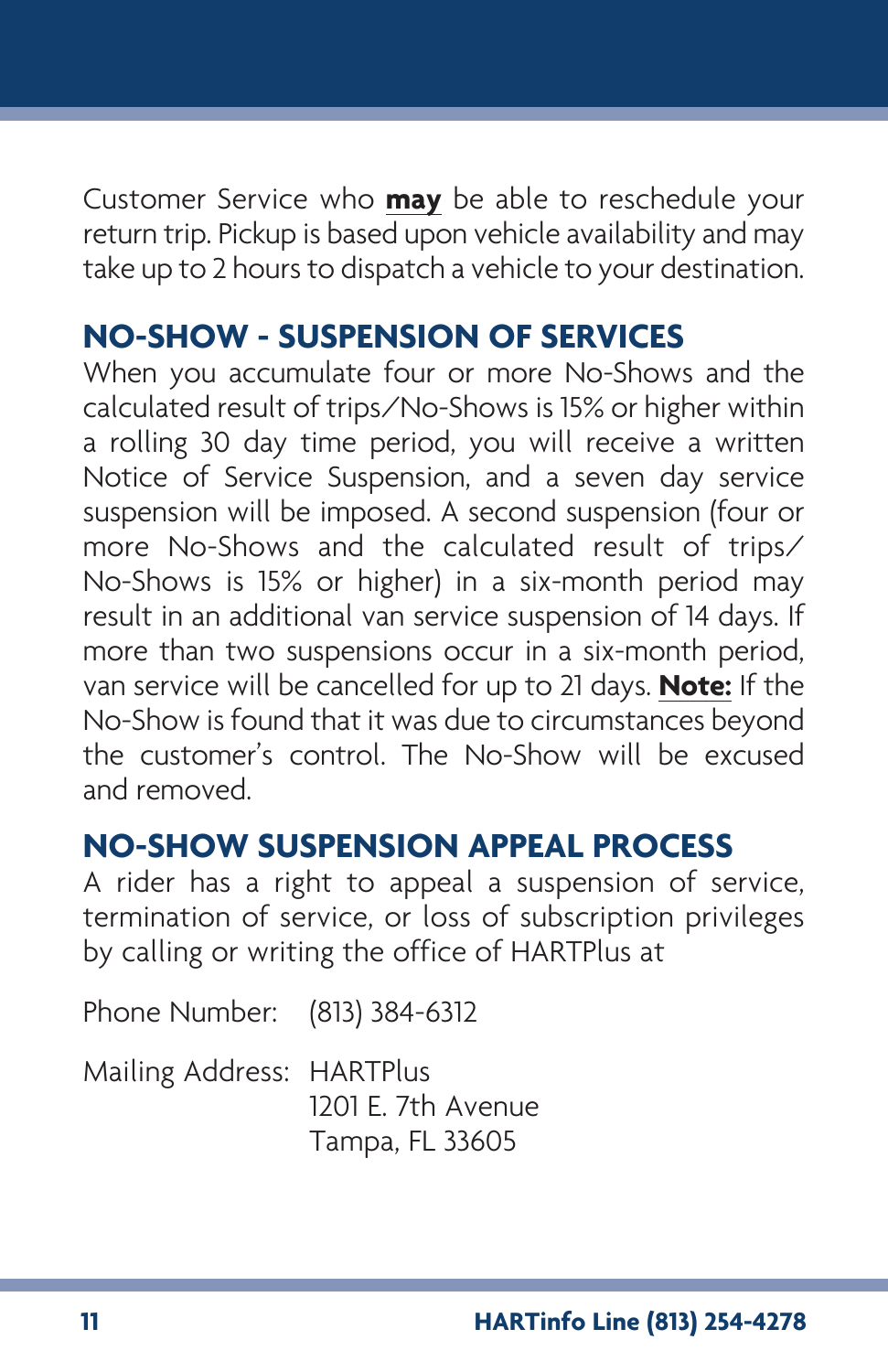#### **TRAVELING WITH PCA'S/GUESTS/ SERVICE ANIMALS Personal Care Attendant**

A personal care attendant (PCA) can accompany a registered HARTPlus rider at no additional charge. Your file must indicate that you are eligible to have a PCA travel with you, and you must reserve space for the attendant when scheduling your trip.

#### **Guests**

One guest is welcome to ride with you at the regular HARTPlus fare per trip. You must reserve space for your guest, whether adult or child, when scheduling your trip. Seating for more than one guest is on a "space available" basis when scheduling your trips. Children age four and under must be accompanied by a paying adult. Florida law requires that all children under the age of four or weighing less than 50 pounds must be properly restrained in a child safety seat. **HART DOES NOT PROVIDE CHILD SAFETY SEATS.** 

#### **Service Animals**

Service animals are allowed to accompany you if this need is indicated in your file. When scheduling a trip, please inform Customer Service if a service animal will be accompanying you on the trip.

#### **Pets**

Small pets are allowed on all transit vehicles. Pets must be contained in secure, clean, hand-held, and leak-proof cages. The cage/carrier must be small enough to fit on owner's lap. During times when the transit system is likely to be crowded, passengers are asked not to transport pets.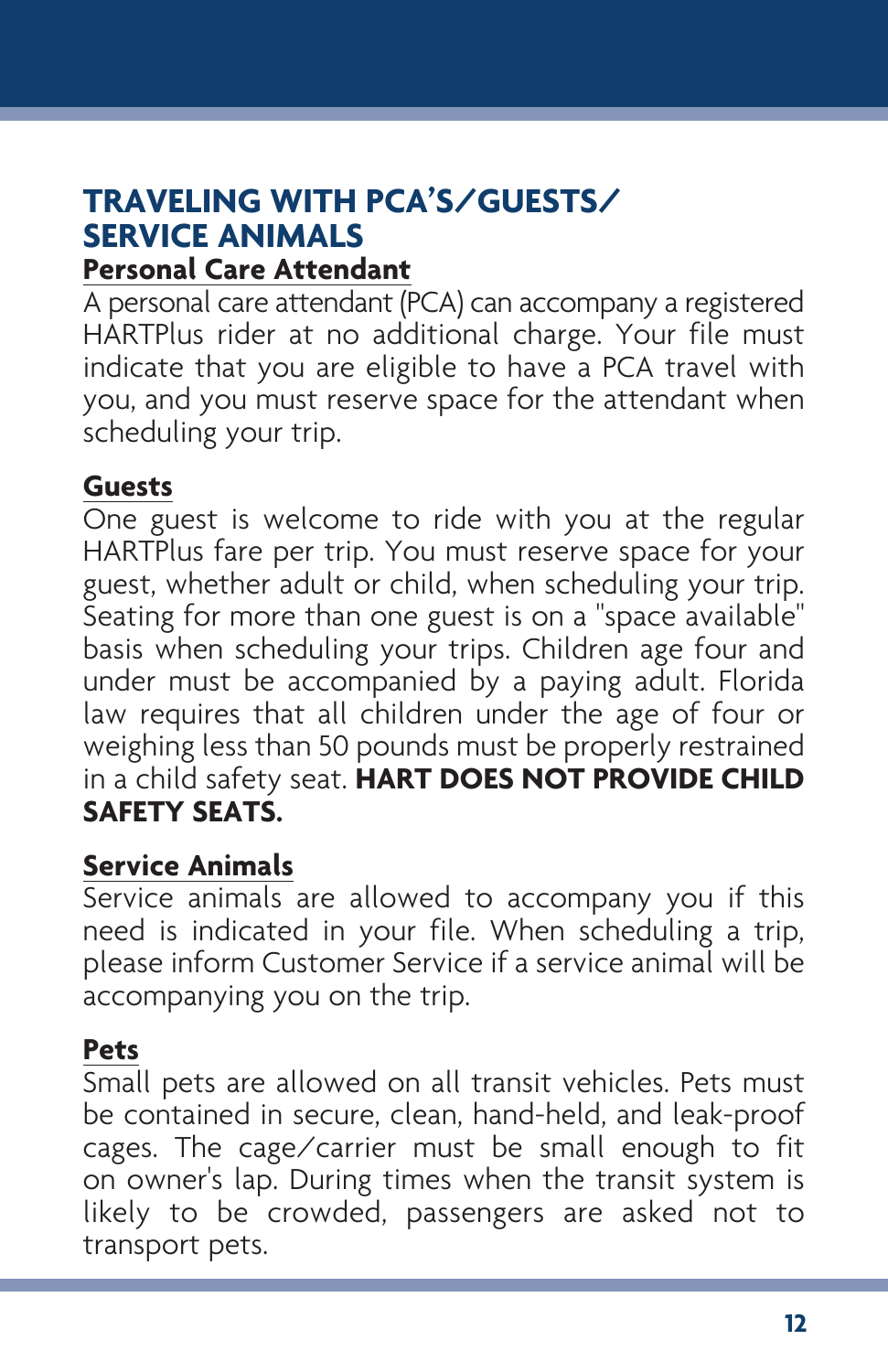#### **TRAVELING WITH PACKAGES - TWO PACKAGE LIMIT**

Carry-on packages are limited to two bags or similar-sized packages that can be carried by the rider onboard HARTPlus vehicles. Operators do not assist riders with personal belongings. Riders can keep travel carts loaded if the cart fits fully between the seat next to the passenger and the seatback in front of that seat. Riders must fold grocery carts if the cart cannot fit between the seat and the seatback in front of it and secure their carry-on items to keep aisles and exits clear on the van. Riders must fold their own strollers or grocery carts when required.

#### **TRAVELING WITH OXYGEN TANKS**

If a rider requires the use of oxygen, it must be identified, inspected at the certification interview. Any change in the size or number of oxygen storage container(s) identified during the certification process must be reported to HART prior to making a trip reservation. Any change in rider's status regarding the use of oxygen must be reported to HART immediately.

#### **HARTPlus FARES**

All eligible riders, regardless of age, must pay exact fare when boarding. Operators cannot give change. HARTPlus fare coupons can be purchased online at www.goHART.org or at HART Transit Centers.

For the most up-to-date information on HARTPlus fares, call Customer Service at (813) 254-4278 or refer to the most current HART Route Schedule Book. You can also go to HART's website at www.goHART.org for the latest fare information.

**Please note: Operators are not allowed to accept tips or gratuities.**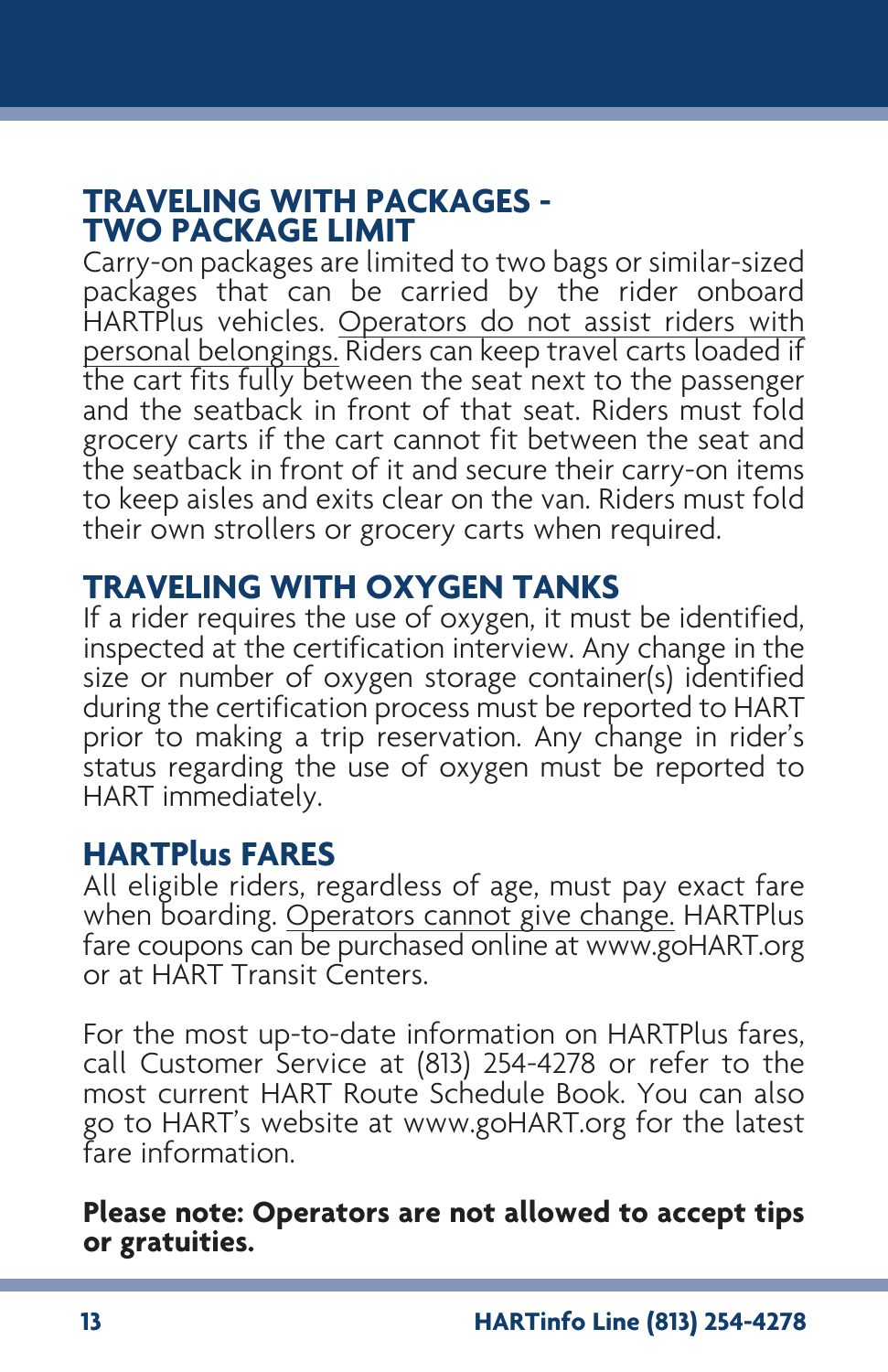# **CERTIFICATION EXPIRATION**

Eligible riders are certified for services for a period of up to three or five years. The eligibility period will depend on the participant's specific disability and, if temporary, its duration.

#### **RECERTIFICATION PROCESS**

Recertification for services will be required of each HARTPlus participant prior to expiration of his or her current eligibility period. HART will notify participants by mail of the recertification requirement at least 60 days prior to the expiration of their eligibility period. Recertifying riders will complete an in-person assessment to identify their potentials, rather than limitations in their ability to use accessible bus service.

Here is a summary of the certification process:

- 1. Visit www.goHART.org to print the application or call Customer Service for an application at (813) 254-4278.
- 2. Once paperwork is received, complete and correct, we will contact you to set up an appointment at the assessment center.
- 3. At the assessment we will evaluate your abilities in
- using transit services. 4. After the assessment, HART will notify you if you were approved for or denied service and whether your service will be conditional, unconditional or temporary.

## **CONDITIONAL ELIGIBILITY**

Eligibility for HARTPlus may be on a "conditional" basis, meaning service will only be provided for those trips in which ADA paratransit eligibility standards have been met. Riders will be required to use HART's bus services, or find alternative transportation, for trips that are not deemed ADA paratransit eligible. If you change your address, lose your HARTPlus ID, or your disability needs change, call Customer Service at (813) 254-4278.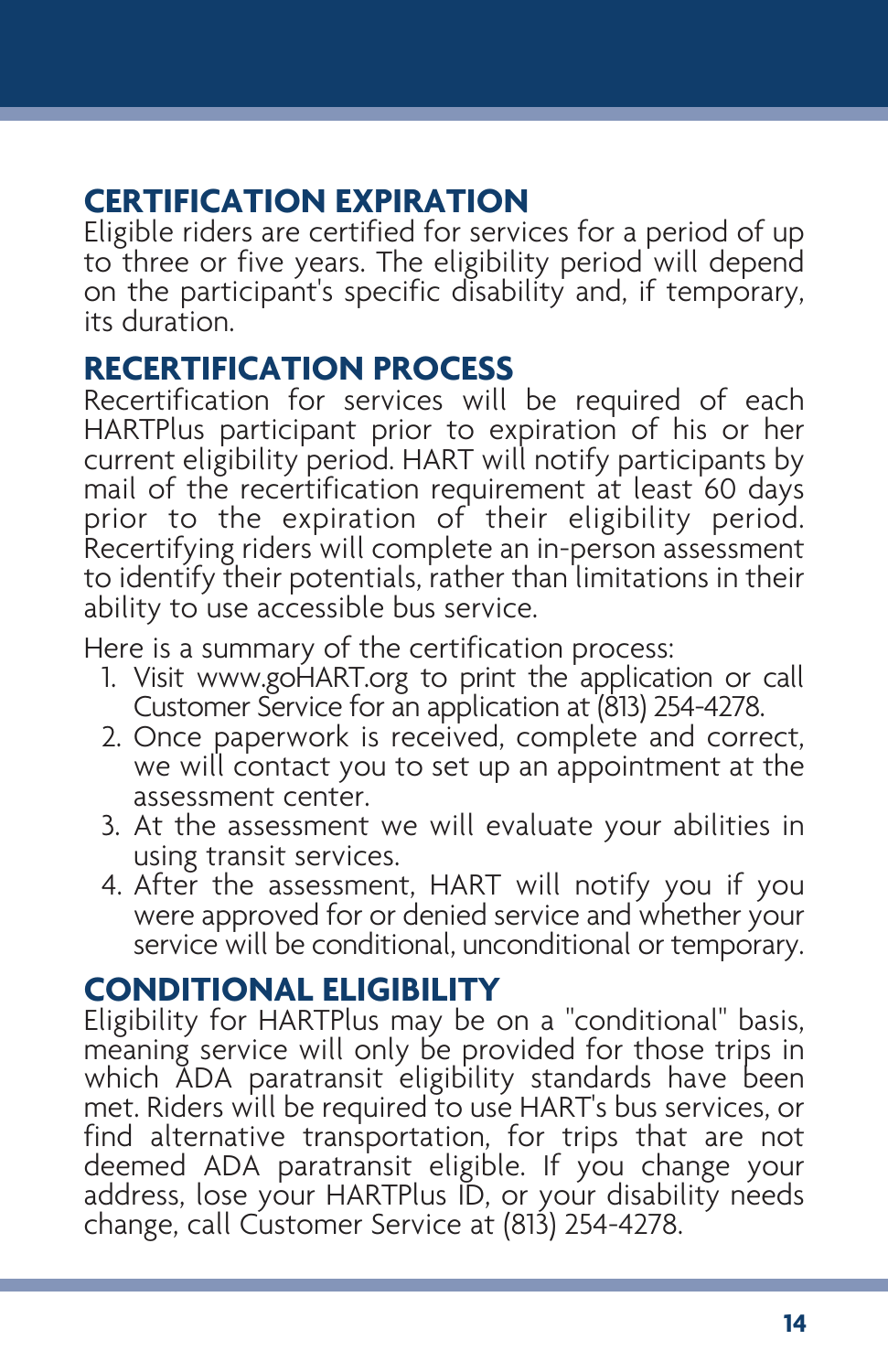# **ELIGIBILITY DETERMINATION APPEAL PROCESS**

Applicants have the opportunity to appeal, if the applicant disagrees with the eligibility that has been granted by HART. The appeal must be received in writing within 60 days which will begin 5 days after the initial determination letter is mailed. The applicant will have the opportunity to be heard in person by an official other than the one who turned them down, and may present additional information and arguments regarding the disability and inability to use the regular fixed-route bus service.

The appeal hearing levels will consist of the following:

- Level 1 Van Transportation Manager, Van Transportation
- Level 2\* Manager of Transportation Supervision, Bus Transportation

\*Committee Member (Optional)

If a decision is not made within 30 days of the completion of the appeals process, the applicant will be considered "presumptively eligible," and HART will provide service to the applicant until a decision by the appeals committee is made. The decision of the appeals committee will be final, and the applicant will be notified in writing and by phone (if possible) within seven days of the appeals committee's decision.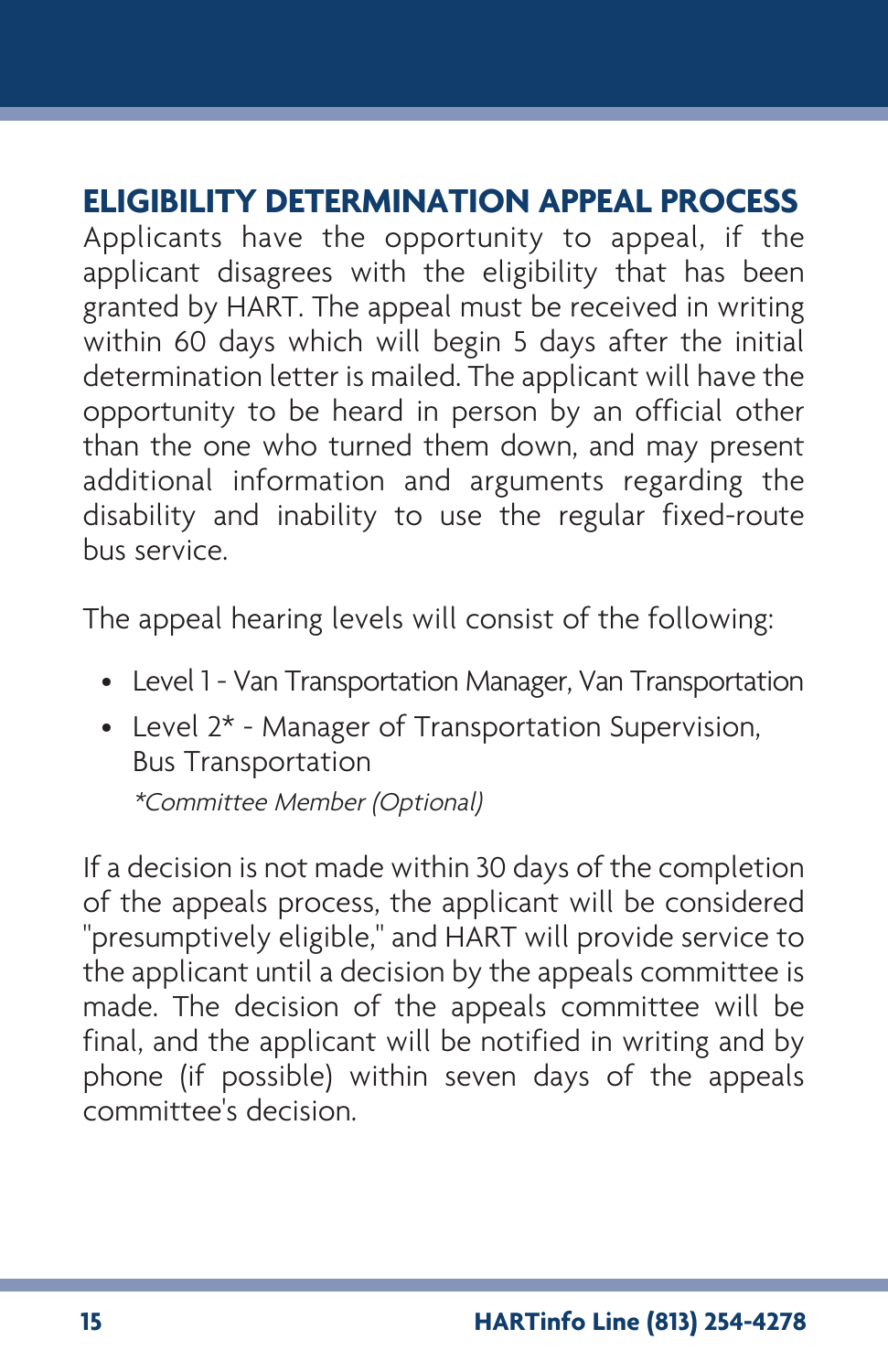# **NO DISCRIMINATION ON THE BASIS OF DISABILITY**

HART will provide reasonable modifications to policies, practices, or procedures when the modifications are necessary to avoid discrimination unless the modifications (1) would fundamentally alter the nature of the service, program, or activity, or (2) would result in undue financial and administrative burdens. All request for modifications should be made in advance whenever possible. Emergency modifications will be made on a case by case basis.

Request for modifications can be obtained by calling or writing the office of HARTPlus at:

Phone Number: (813) 384-6312

Mailing Address: HARTPlus 1201 E. 7th Avenue Tampa, FL 33605

All customers have the ability to appeal any reasonable modification request denial made by HART. If you wish to appeal this decision by HART, call or write the office of HARTPlus at the address or phone number listed above.

#### **VISITORS ON HARTPlus SERVICE**

Out-of-town visitors who are ADA eligible can use HARTPlus services. Visitors can present documentation that they are ADA paratransit eligible in the jurisdiction in which they reside or a certification by the visitor that they are unable to use fixed route transit a day prior to the start of service to CustomerService@goHART.org or fax (813) 384-6281. Reservations can be made one to three days in advance.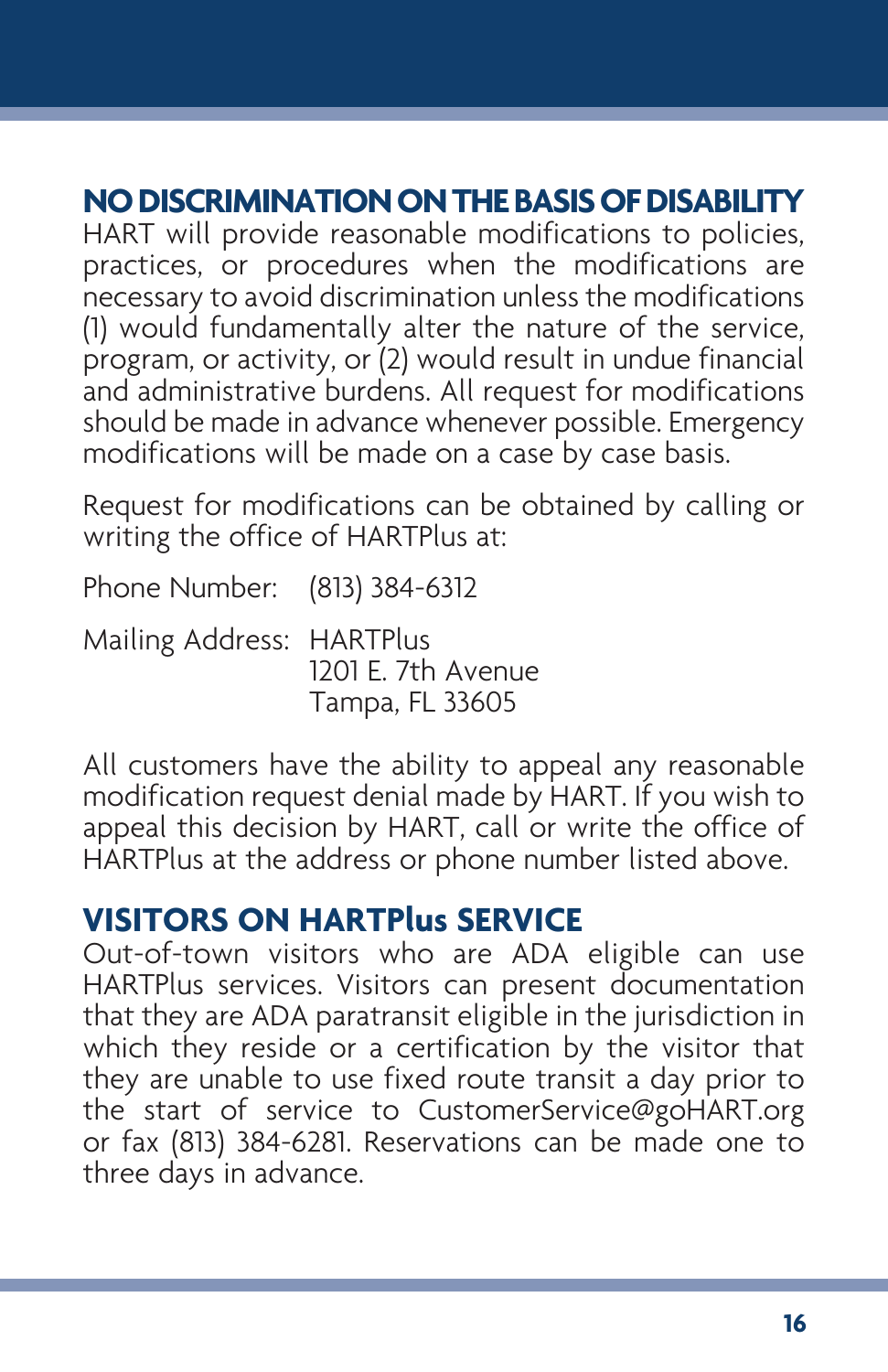# **RULES OF CONDUCT**

Riders are asked to follow these rules of conduct to ensure the safety and comfort of all riders and the operator:

- No loud conversations on cell phones
- No eating, drinking unless medically necessary or No smoking on board
- No riding under the influence of alcohol or illegal drugs
- No abusive, threatening or obscene language or actions
- No discharge of bodily fluids or open wounds
- No deliberate fare evasion
- No physical abuse of another rider, or the operator
- No operating or tampering with any equipment while onboard a HARTPlus vehicle
- No radios, MP3 players, compact disc players or other sound generating equipment are to be played aboard the vehicles
- For safety reasons, please limit unnecessary conversation with operators when the vehicle is in motion

Riders who violate the rules of conduct are subject to penalties, up to and including suspension of service.

**Note:** Riders who engage in physical abuse or cause physical injury to another rider or operator may be subject to immediate and permanent suspension, and possible criminal prosecution.

# **HARTPlus OPERATOR ASSISTANCE**

At the request of the customer, a HARTPlus Operator may assist the customer from the outside door of their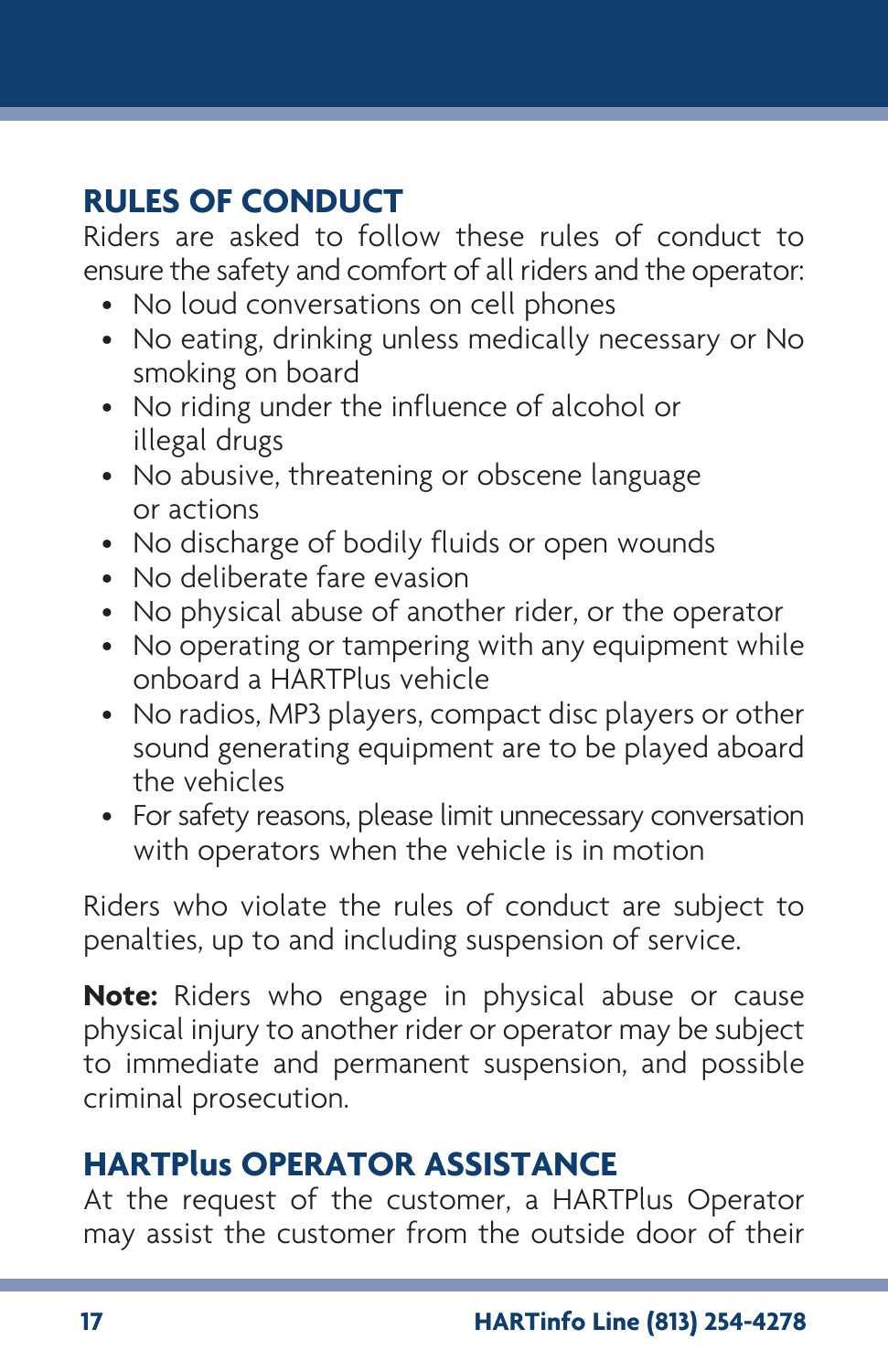pick-up location to the outside door of their destination. HARTPlus Operators may not lock or unlock doors, lift or carry a customer, search for a customer in a building, carry or load bags or personal belongings, call the customer at home, or perform any other assistance that should be undertaken by a personal care attendant (PCA).

# **HELPFUL HARTPlus TELEPHONE NUMBERS**

We hope this guide answers some of your questions. If you need further information, please do not hesitate to contact us. We are here to provide safe, reliable, dependable and efficient public transportation to persons with disabilities.

| Customer Service, Travel Training and (813) 254-4278<br><b>HARTPlus Eligibility</b> |  |
|-------------------------------------------------------------------------------------|--|
| After-hours Trip Cancellation (813) 384-6418                                        |  |
|                                                                                     |  |

# **HARTPlus PHYSICAL ADDRESS**

Hillsborough Area Regional Transit Authority Marion Transit Center 1211 N. Marion Street Tampa, Florida 33602

# **HART WEB ADDRESS**

www.goHART.org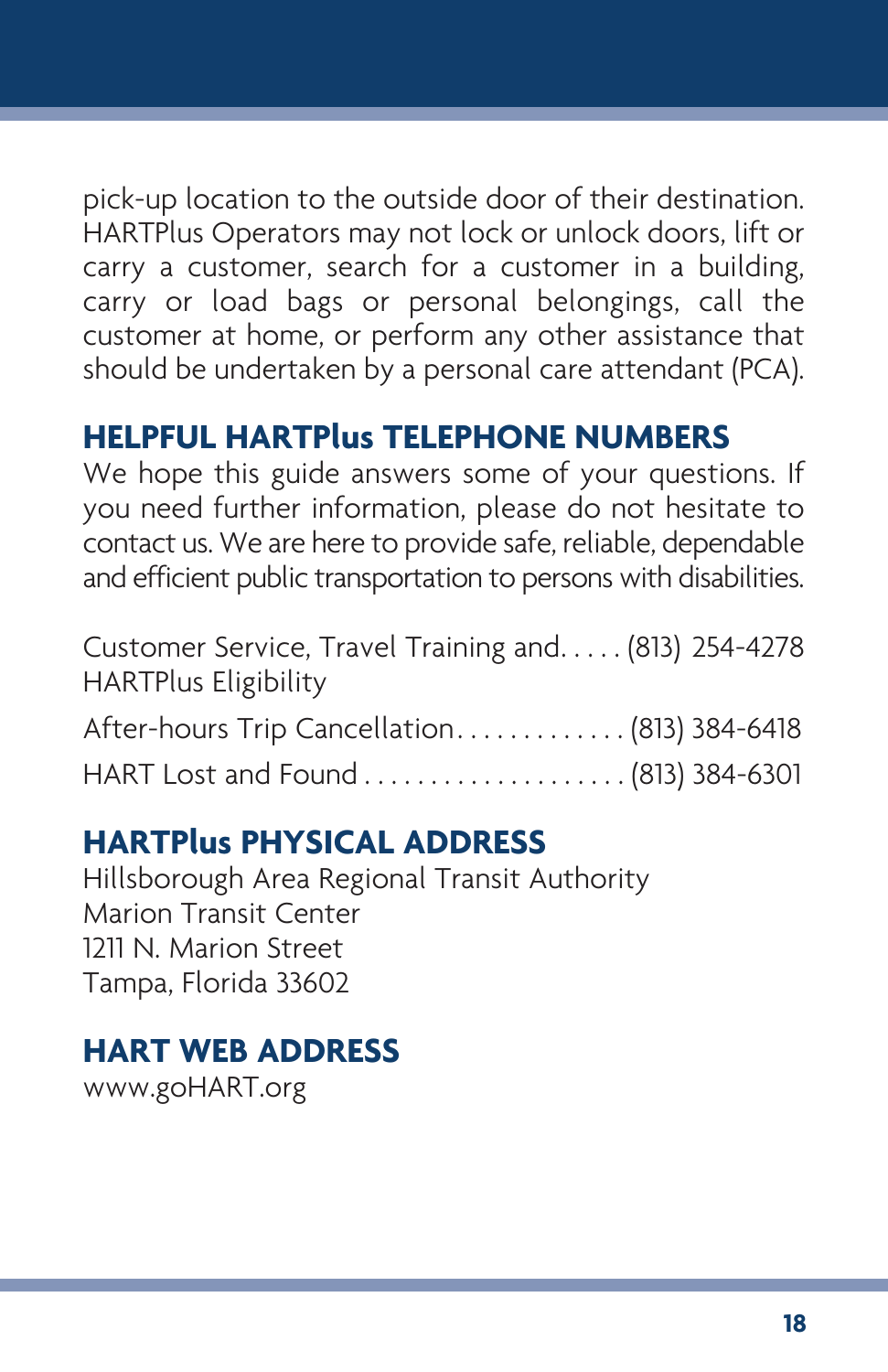Efectivo Febrero 2022

# **HARTPlus Guía del usuario del servicio paratránsito**



**21 Línea HARTinfo (813) 254-4278**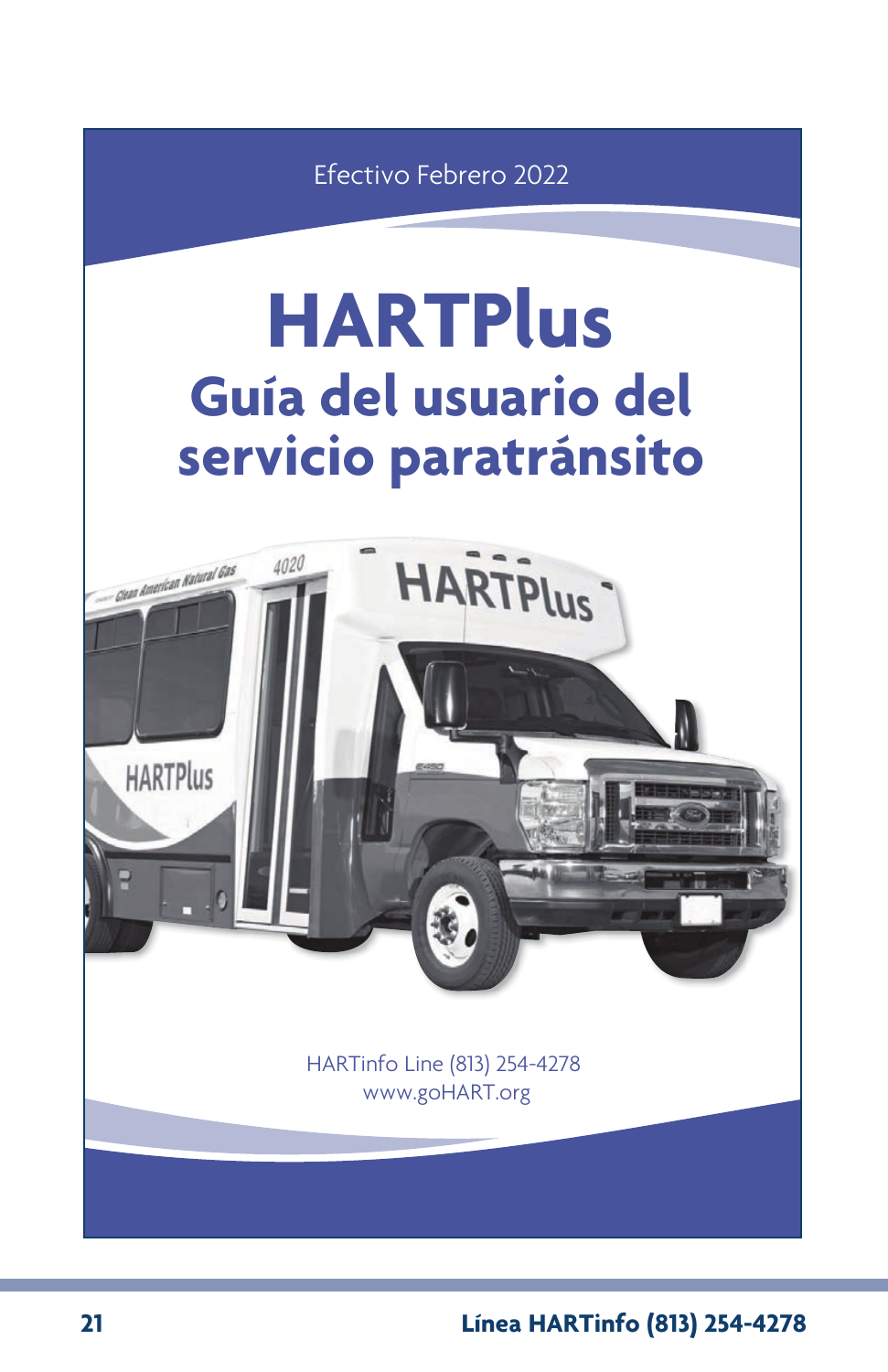# **ÍNDICE**

| BIENVENIDOS A HARTPlus  24                                             |
|------------------------------------------------------------------------|
| ENTRENAMIENTO DE VIAJE24                                               |
| ÁREA DE SERVICIO DE HARTPlus 24                                        |
| CRITERIOS DE ELEGIBILIDAD DE HARTPlus 25                               |
| HORAS DE SERVICIO DE HARTPlus26                                        |
| RESERVASIONES DE VIAJES26                                              |
|                                                                        |
| PROGRAMA DE PREFERENCIA DEL CLIENTE  28                                |
| CONFIRMACIÓN DE VIAJES 28                                              |
|                                                                        |
| TIPOS DE VEHÍCULOS DE HARTPlus28                                       |
|                                                                        |
| PUNTOS DE RECOGIDA - DONDE ESPERA PARA SU VIAJE 28                     |
| VENTANA DE RECOJIDA - 30 MINUTOS. 31                                   |
| LLEGADA DEL VEHÍCULO - REGLA O PERIODO31<br>DE ESPERA DE CINCO MINUTOS |
| EL VEHÍCULO ESTA ATRASADO - SIGUIENTE PASO31                           |
| UTILIZANDO SILLAS DE RUEDAS Y OTROS32<br><b>APARATOS DE MOVILIDAD</b>  |
| SUSCRIPCIÓN DE VIAJES 32                                               |
| TIEMPOS NEGOCIADOS DE VIAJE 33                                         |
|                                                                        |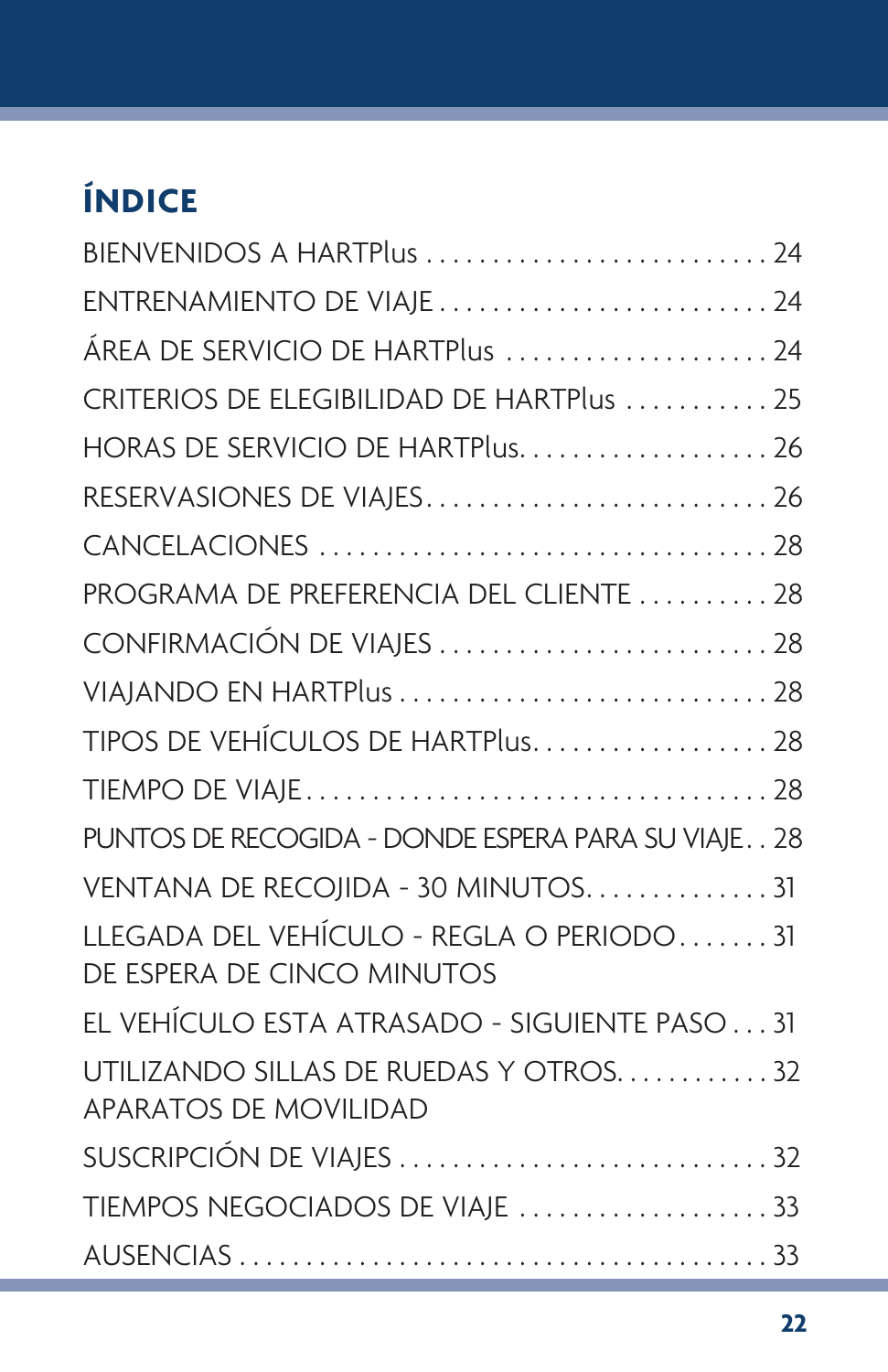| AUSENCIA - SUSPENSIÓN DE SERVICIOS34                                                                                         |
|------------------------------------------------------------------------------------------------------------------------------|
| PROCESO DE APELACIÓN DE SUSPENSIÓN 34<br>POR AUSENCIA                                                                        |
| IAJANDO CON ASISTENTES DE CUIDADO 34<br>PERSONAL (PCA por sus siglas en inglés)/<br><b>ACOMPAÑANTES/ANIMALES DE SERVICIO</b> |
| VIAJANDO CON PAQUETES - LIMITE DE DOS PAQUETES36                                                                             |
| VIAJANDO CON TANQUES DE OXÍGENO36                                                                                            |
| TARIFAS DE HARTPlus 36                                                                                                       |
| VENCIMENTO DE LA CERTIFICACIÓN 37                                                                                            |
| PROCESO DE RECERTIFICATION37                                                                                                 |
| ELEGIBILIDAD CONDICIONAL38                                                                                                   |
| PROCESO DE APELACIÓN DE LA DETERMINACIÓN 38<br><b>DE ELIGIBILIDAD</b>                                                        |
| NO EXISTE DISCRIMINACION BASADO EN DESABILIDAD. . 39                                                                         |
| VISITANTES EN EL SERVICIO DE HARTPlus40                                                                                      |
|                                                                                                                              |
| ASISTENCIA DEL OPERADOR DE HARTPlus  41                                                                                      |
| NÚMEROS DE TELÉFONO ÚTILES DE HARTPlus 42                                                                                    |
| DIRECCIÓN FÍSICA DE HARTPlus42                                                                                               |
|                                                                                                                              |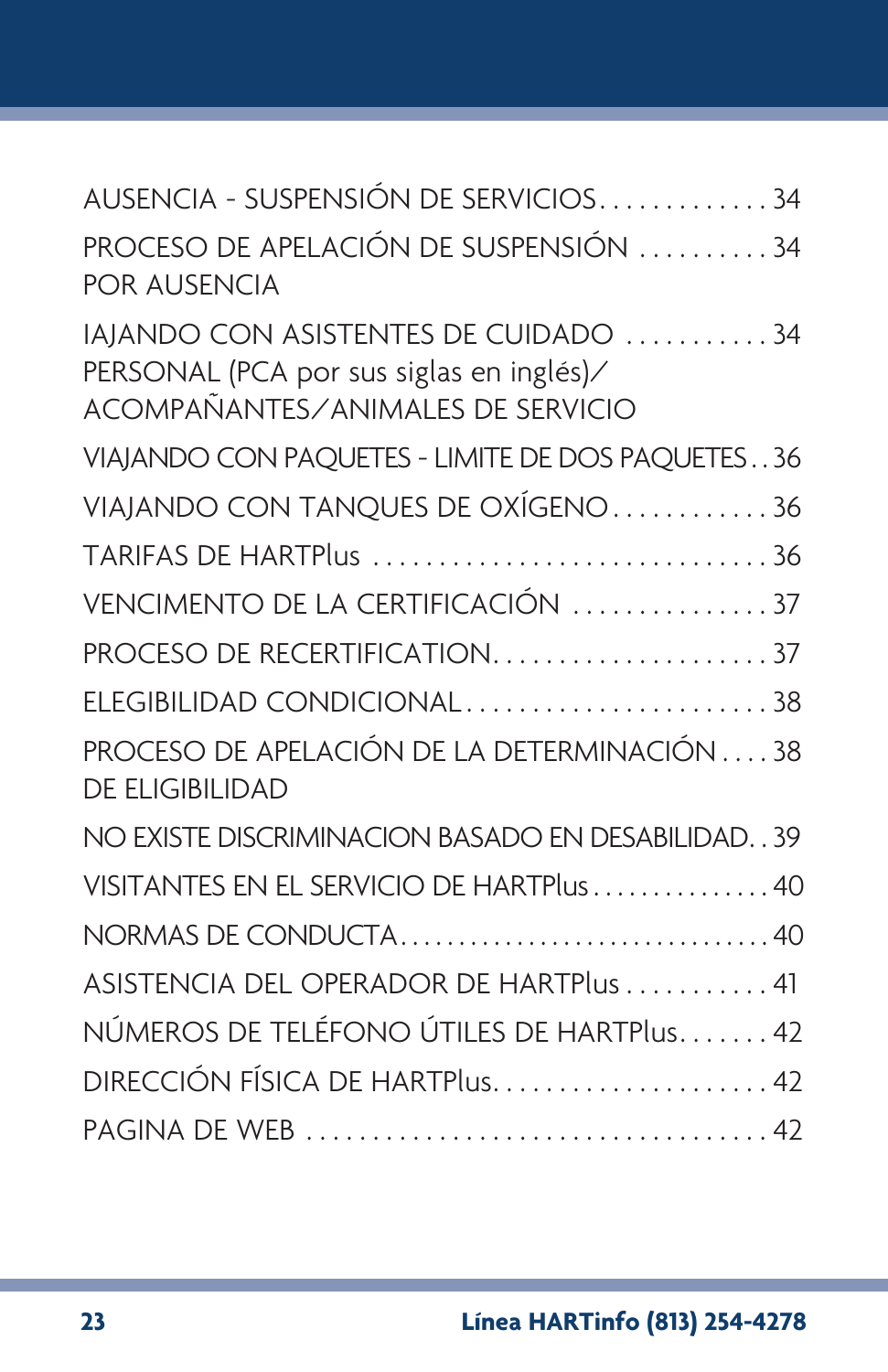# **BIENVENIDOS A HARTPlus**

HARTPlus es un servicio de transporte público de puerta a puerta para personas que tengan discapacidades que impidan el uso del sistema regular de autobuses de HART. HARTPlus es un servicio de viaje compartido. Los vehículos utilizados cumplen con los requisitos de accesibilidad establecidos en la Ley Sobre Estadounidenses con Discapacidades (ADA por sus siglas en inglés).

## **ENTRENAMIENTO DE VIAJE**

HART ofrece entrenamiento de viaje a personas con discapacidades que deseen viajar en los autobuses públicos para llegar a una gran variedad de destinos. Utilizar el autobús le da la libertad para viajar en su propio horario sin tener que hacer reservaciones o preocuparse por la disponibilidad de viajes. El Programa de Entrenamiento de Viaje de HART es gratuito para cualquier persona que quiera utilizar el autobús de ruta fija. Participar en el Entrenamiento de Viaje no significa que usted no es elegible para los servicios de HARTPlus. Para más información, llame a HART al (813) 254-4278.

# **ÁREA DE SERVICIO DE HARTPlus**

Las regulaciones federales definen el área de servicio de transporte ADA como el área que está dentro de una y media millas a cada lado de una ruta de autobús local. El servicio de (Express) no está incluido en el área de servicio de HARTPlus.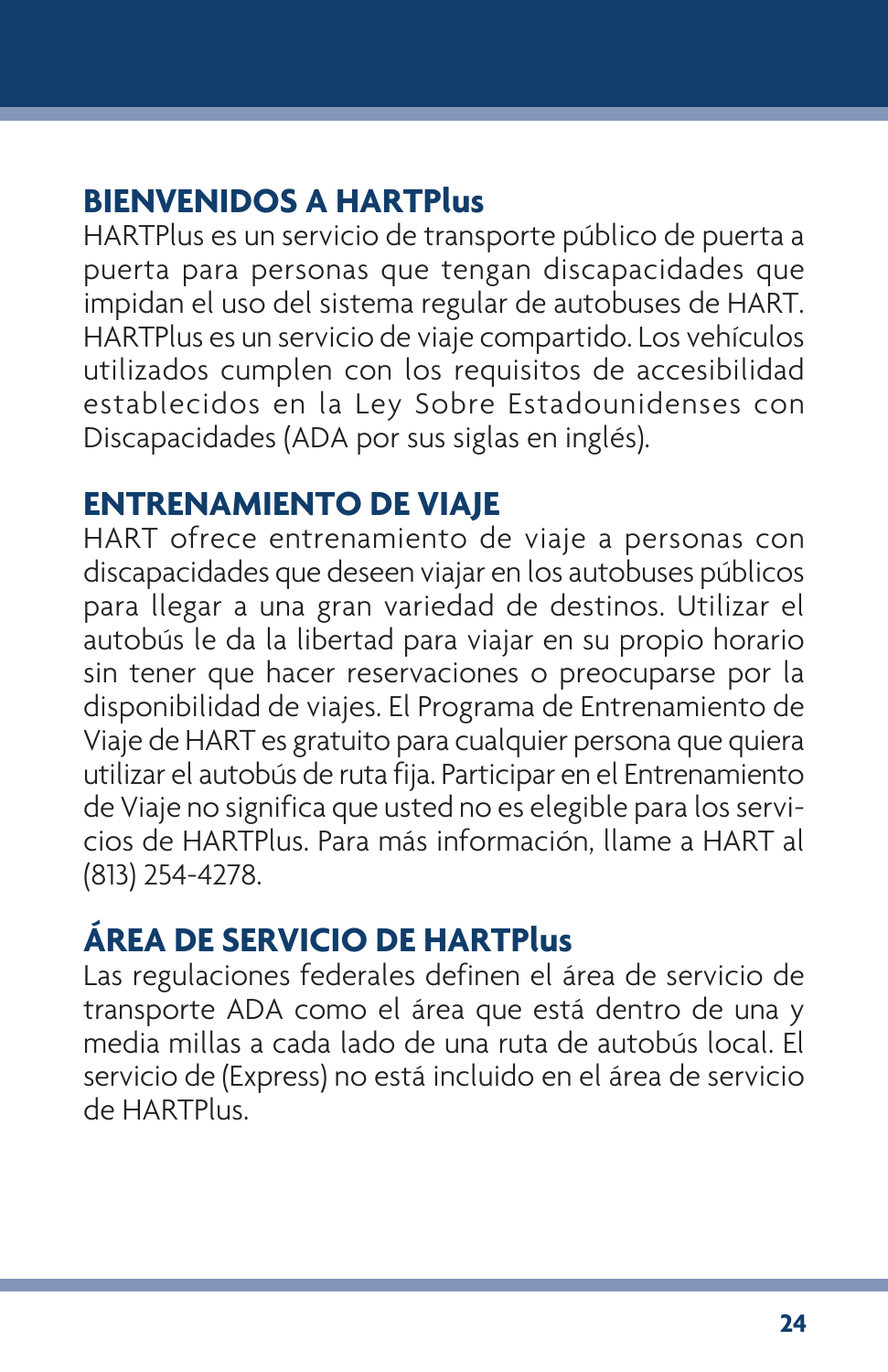# **CRITERIOS DE ELEGIBILIDAD DE HARTPlus**

El servicio HARTPlus está disponible para personas con discapacidades que impidan utilizar los servicios de autobús de ruta fija de HART. Una incapacidad en sí misma no significa que usted es elegible para los servicios HARTPlus.

Para utilizar los servicios HARTPlus, debe completar una aplicación. La aplicación está disponible al llamar al Servicio al Cliente de HART al (813) 254-4278 y en nuestra página de internet www.goHART.org. Una aplicación también se puede obtener en el Centro de Tránsito de Marion y el Centro de Tránsito del Area Universitaria. Si necesita ayuda completando la aplicación, puede llamar al número indicado arriba.

Una evaluación en persona también es parte del proceso de determinación de elegibilidad. HARTPlus ofrece transporte gratuito desde y hacia la cita de evaluación para aquellos que lo soliciten. Para obtener información sobre la evaluacion de elegibilidad, por favor llame a Servicio al Cliente de HART.

En concordancia con el ADA, HART completará el proceso de certificación dentro del plazo de 21 días. Si la determinación de elegibilidad no se realiza dentro de 21 días, el servicio temporal comenzará en el día 22.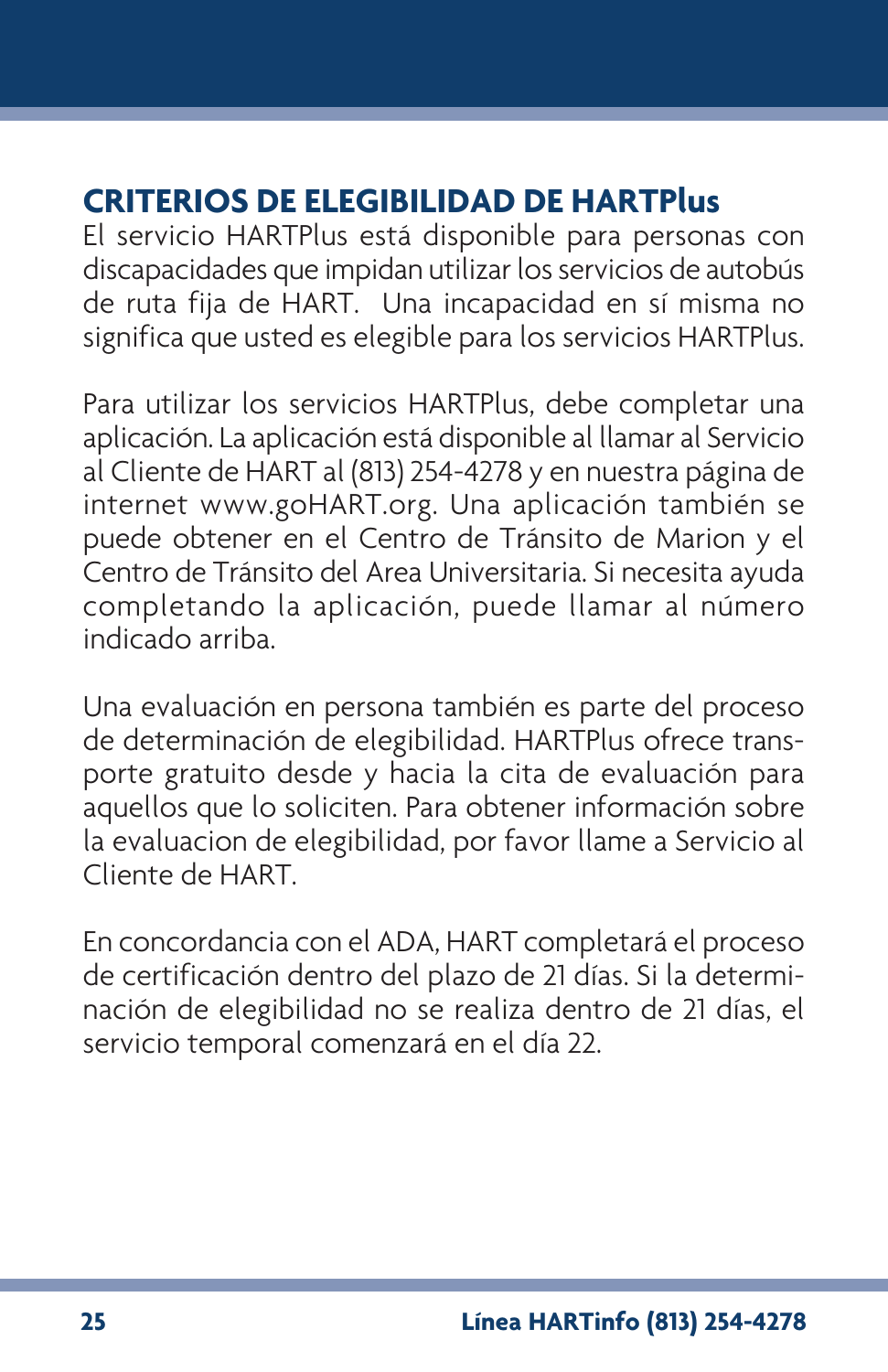# **HORARIOS DE SERVICO DE HARTPlus**

HARTPlus tiene el mismo horario del autobús local que sirve el área de su punto de origen y destino. El servicio de HARTPlus no está disponible en días, horas o lugares cuando el servicio de ruta fija de autobús local correspondiente no está funcionando.

En días feriados el horario cambia y generalmente se utiliza el horario de sábados y domingos. Usted puede llamar a la oficina de Servicio al Cliente para obtener información sobre horarios en rutas específicas. Tenemos horarios disponigles, en los centros de tránsito, por correto o por teléfono al lamar a HART

## **RESERVASIONES DE VIAJES**

Los viajes pueden ser programados de uno a tres días de anticipación, siente días a la semana de 8:00 a.m. a 5:00 p.m. Asegúrese de tener la dirección y horas correctas antes de reservar. No podemos hacer cambios en el mismo día del viaje.

Para hacer una reservación de viaje, llame al Servicio al Cliente de HART al (813) 254-4278.

Esté preparado para proporcionar la siguiente información:

- 1. Nombre y apellido
- 2. Fecha del viaje
- 3. La hora a la que le gustaría ser recogido o la hora a la que necesita llegar a su destino. (la hora de su cita)
- 4. Dirección completa de donde quiere ser recogido, incluyendo el número de apartamento u oficina, código del portón o de seguridad, identificación o nombre del edificio, código postal y número de telé-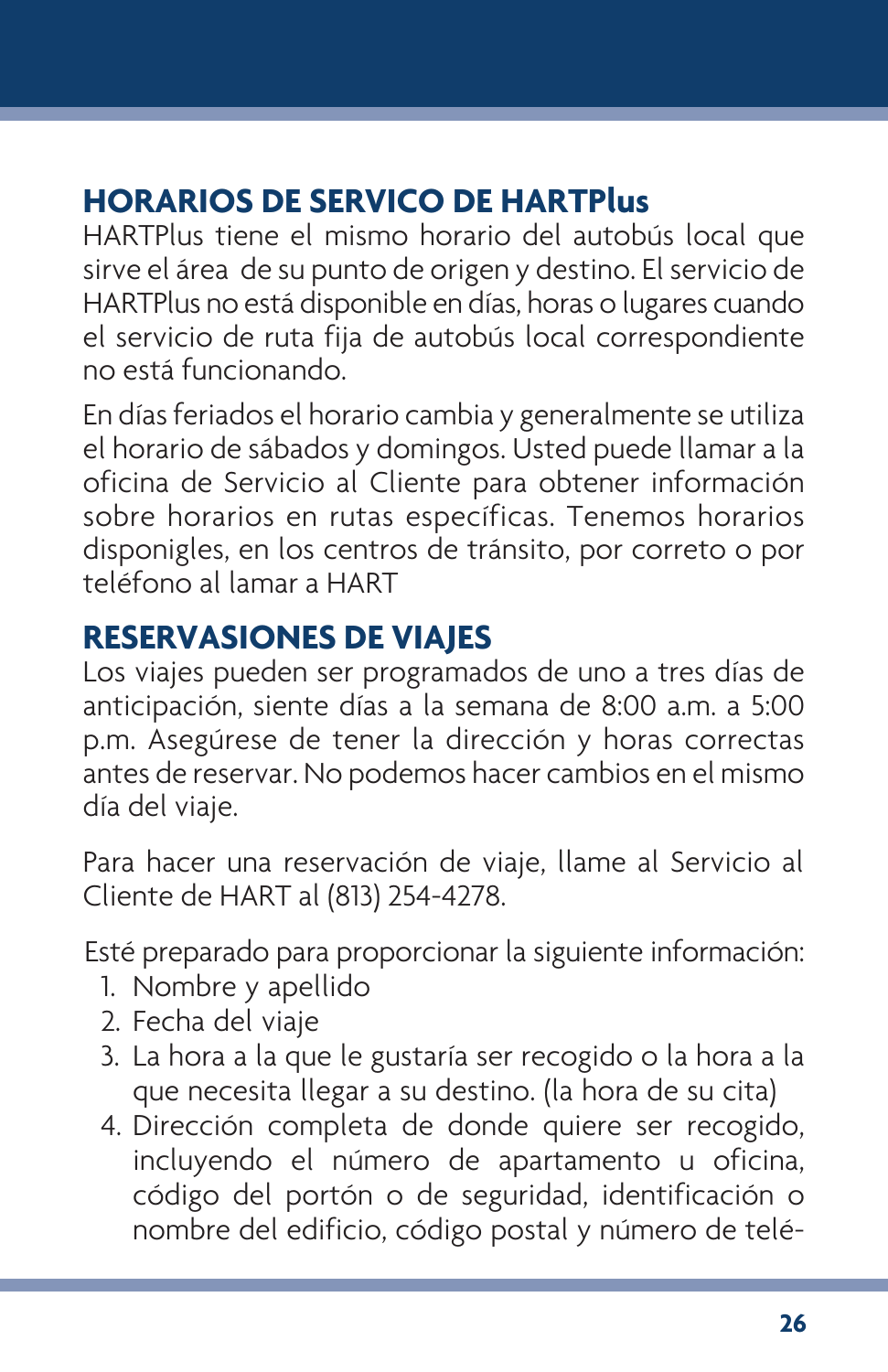fono. **Nota:** No se permiten hacer cambios de hora o dirección en el mismo día del viaje. Por lo tanto, asegúrese de brindarnos la información de viaje correcta a la hora de hacer su reservación.

- 5. Dirección completa de su destino, incluyendo el número de edificio, apartamento u oficina, código postal y número de teléfono. **Nota:** No se permiten hacer cambios de hora o dirección en el mismo día del viaje. Por lo tanto, asegúrese de brindarnos la información correcta a la hora de hacer su reservación.
- 6. Indicar si está viajando con un asistente de cuidado personal (PCA por sus siglas en inglés), un animal de servicio, un acompañante. Un aparato de movilidad, tal como una silla de ruedas, andador, bastón, tanque de oxígeno, etc.

# **CANCELACIONES**

Si tiene preguntas o desea cancelar un viaje llame a la oficina de Servicio al Cliente de lunes a viernes de las 5:00 a.m. hasta las 9:00 p.m. En días feriados y los fines de semana puede llamar de las 6:00 a.m. hasta las 8:00 p.m. Para cancelaciones después de horas lestas, llame al (813) 384 -6418.

## **PROGRAMA DE PREFERENCIA DEL CLIENTE**

HART se ha asociado con otros proveedores para que clientes de HARTPlus puedan solicitar transportación el mismo día del viaje. Si está interesado en este programa, llámenos para más información.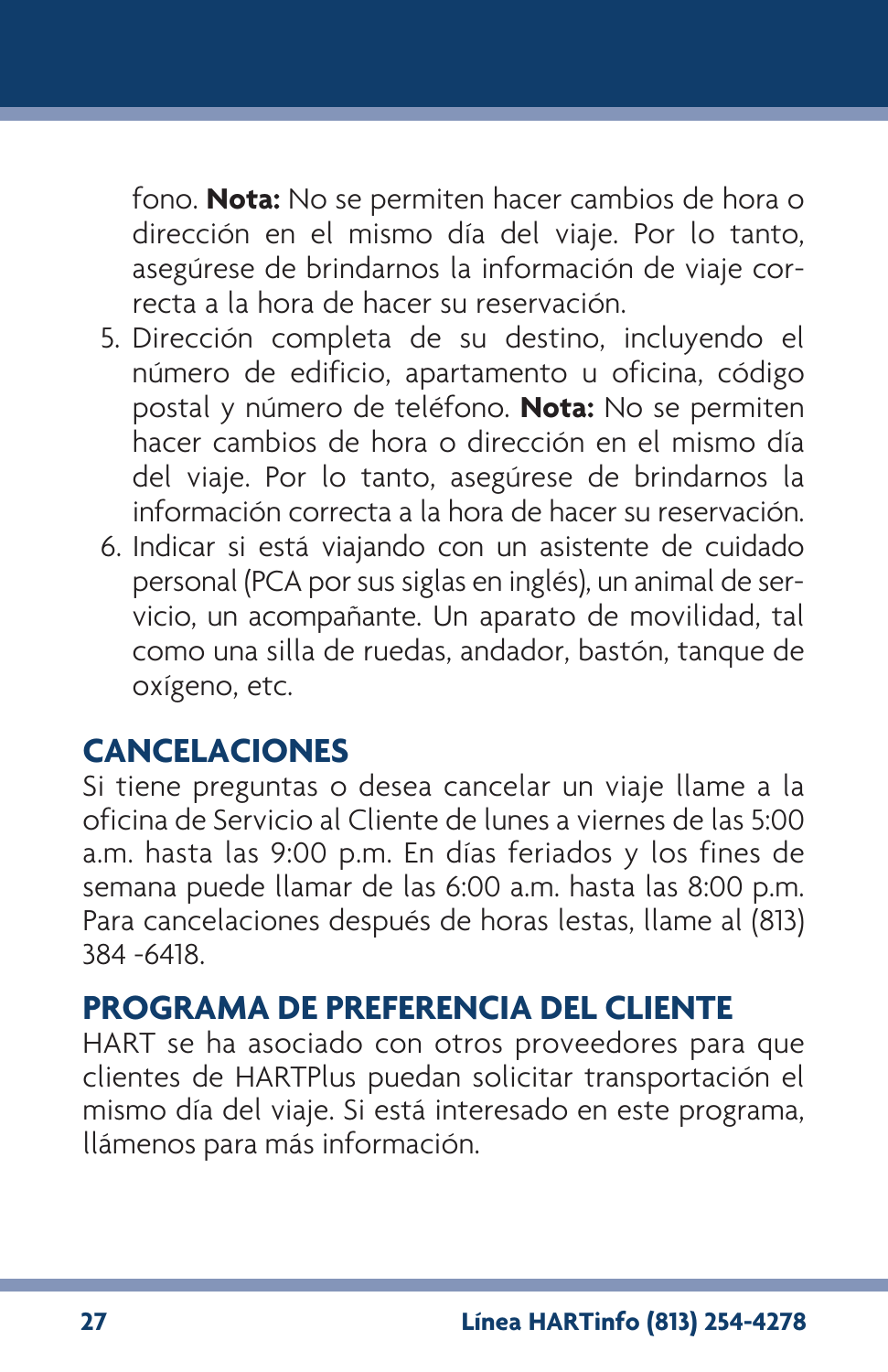# **CONFIRMACIÓN DE VIAJES**

Los viajes serán confirmados en el momento en que usted nos llame para hacer su reservación. Antes de terminar la llamada por favor pida que le repitan las fechas, horas y dirección de su viaje para asegurarse de que tenemos la información correcta.

# **VIAJANDO EN HARTPlus**

Para viajar en HARTPlus, usted debe ser certificado. En el momento de abordar nuestros vehículos usted debe presentar su identificación de HARTPlus y la tarifa exacta o un Cupón válido de HARTPlus.

# **TIPOS DE VEHICULOS DE HARTPlus**

HARTPlus utiliza una variedad de vehículos, incluyendo busetas o mini buses equipadas con ascensor y rampas que cumplen con las regulaciones federales establecidas bajo el ADA. Los viajes serán programados con el vehículo que le dé mejor servicio de acuerdo a sus necesidades.

# **TIEMPO DE VIAJE**

Viajar en HARTPlus toma aproximadamente la misma cantidad de tiempo que le tomaría al viajar en autobús local. La duración promedio de los viajes puede ser de 60 minutos o más, y dependiendo de las circunstancies, puede exceder o caer por debajo de ese promedio.

# **PUNTOS DE RECOGIDA - DONDE ESPERA PARA SU VIAJE**

Los choferes le asistirán hacia y desde la entrada del edificio. Los operadores deben poder ver el vehículo en todo momento y no se les permite entrar al edificio. Si un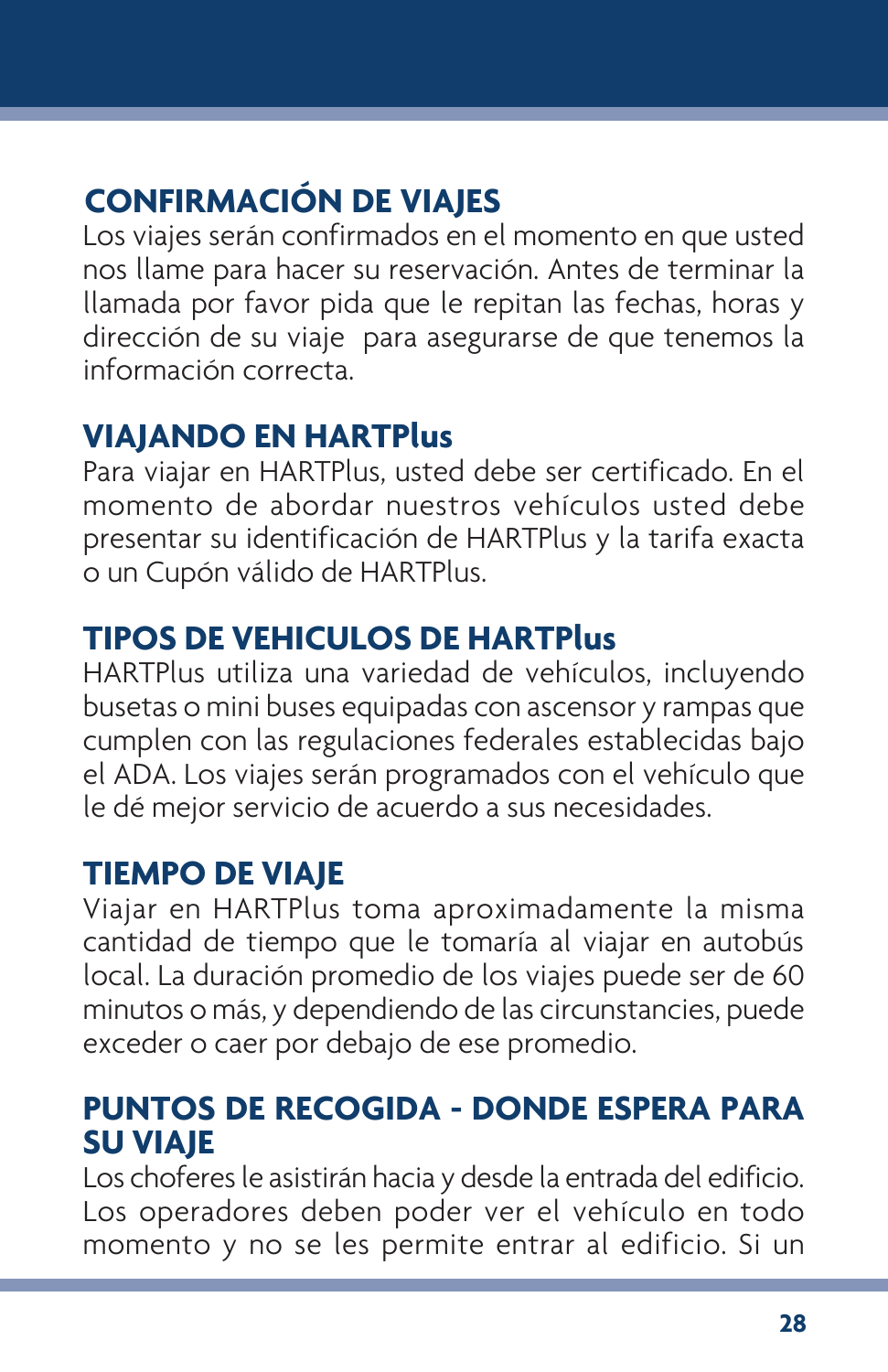pasajero necesitar asistencia para entrar o salir del edificio, debe viajar con un acompañante o asistente de cuidado personal.

Los siguientes servicios no están incluidos en HARTPlus:

- Ayudar a los pasajeros en las rampas o escaleras inseguras o muy inclinadas
- Entrar a un edificio (Más allá de la entrada de la puerta)
- Abrir o cerrar puertas con llave ni activar o desactivar las alarmas
- Cargar/descargar objetos personales

Si un pasajero no puede estar solo (por su edad, discapacidad o impedimento), es mandatorio que un acompañante o asistente de cuido personal este presente para recibir al pasajero cuando el vehículo llegue a su destino.

## **Oficinas o Complejos de Apartamentos**

Cuando llame para hacer su reservación debe indicar el nombre y número del edificio. El operador recogerá al pasajero en ese edificio específico. Si el edificio está ubicado dentro de una comunidad cerrada y requiere un código de entrada, usted debe darnos el código o debe hablarle a su oficina de seguridad antes del viaje para que le permitan entrada al vehículo de HARTPlus. Si el pasajero no coordina la entrada y nuestro vehículo no puede entrar en la zona de recogida, el pasajero será considerado como Ausente. **(Refiera la sección de AUSENCIAS)**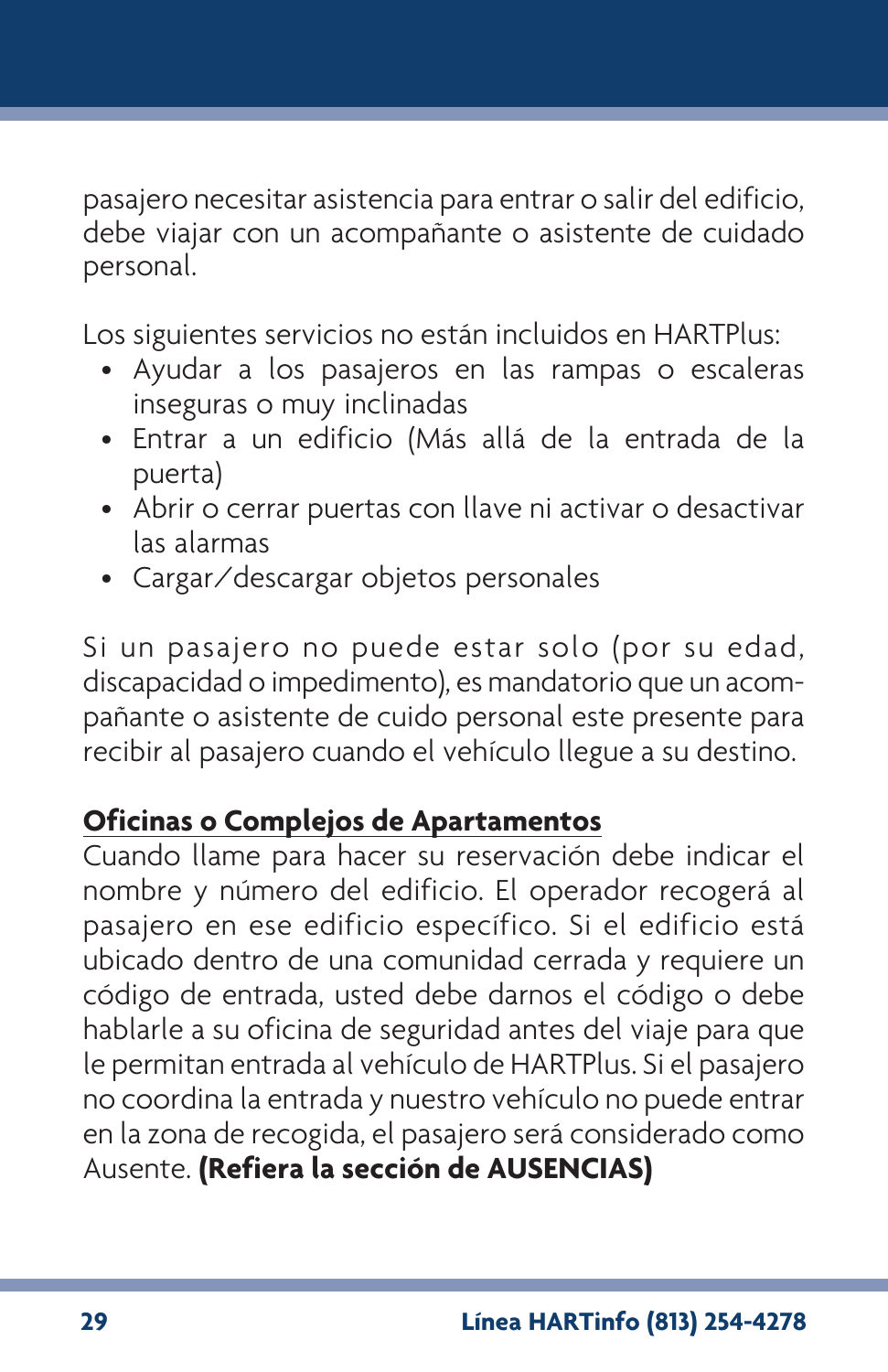## **Hogares de Anciano**

Los pasajeros en los hogares de ancianos deben esperar al operador al frente de la entrada principal. Los operadores no están autorizados a entrar en las habitaciones. Los operadores no pueden ayudar a los pasajeros a entrar o salir del hogar de ancianos. El personal de la residencia de ancianos debe estar listo para asistir al individuo, si es necesario. Los pasajeros serán dejados al frente de la entrada principal de la residencia de ancianos.

#### **Programas y Centros de Cuidado Diurno para Adultos**

Los pasajeros que viajan a programas y centros de cuidado diurno para adultos deben estar listos a la hora en que llegue el vehículo de HARTPlus. Los operadores no pueden ayudar a los pasajeros a entrar o salir del programa y centro de cuidado diurno para adultos. Si usted necesita ayuda, el personal del Centro debe estar preparado para ayudarle. Si el centro de cuidado tiene acceso restringido, usted debe coordinar con el centro para que se le permita la entrada a los vehículos de HARTPlus. Si usted no coordina con la entrada de nuestros vehículos y no nos permiten entrar al área para recogerlo, el pasajero será considerado Ausente. **(Refiera la sección de AUSENCIAS)**

#### **Hospitales**

Al viajar a hospitales y clínicas, el cliente será dejado en la entrada principal del edificio a menos que el cliente indique lo contrario. Al momento de hacer la reservación, el cliente podrá solicitar parada en una entrada más cercana la oficina a la cual va a visitar si existe un lugar seguro. Recuerde que será recogido en la entrada principal a menos que en el momento de hacer su reservación especifique ser recogido en otra entrada.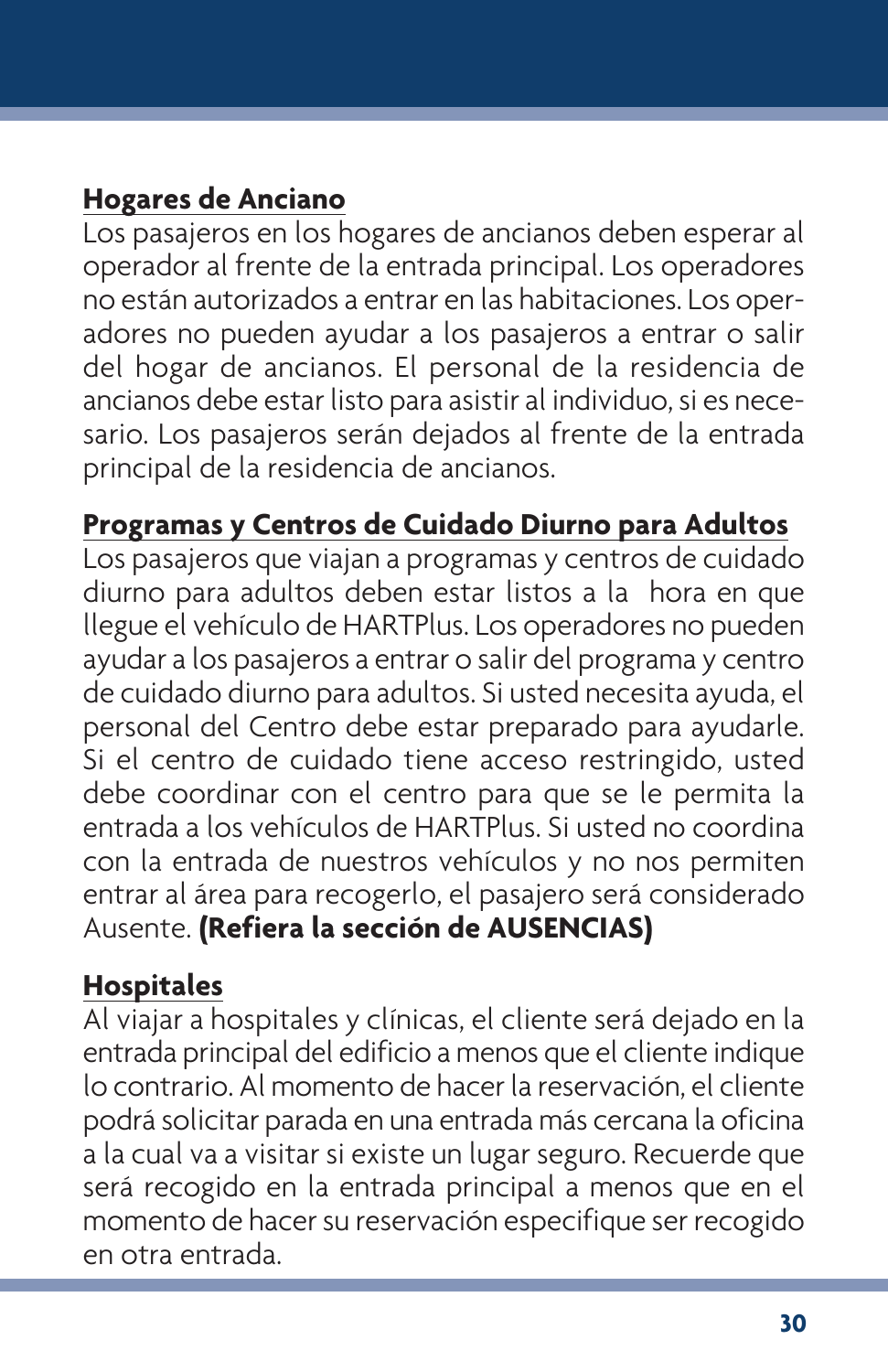## **Centros Comerciales**

Cuando llame para reservar un viaje a un centro comercial, el cliente debe indicar la entrada especifica o exacta donde desea ser dejado y recogido. Por ejemplo: "La entrada de Macy's lado este. La ubicación predeterminada donde HARTPlus deja y recoge será en la entrada de la calle más cercana al área donde venden comidas o food court (como se le llama en inglés). Si el cliente desea ser recogido para su viaje de regreso en cualquier otra entrada, el cliente debe hacer esta solicitud cuando haga su reservación.

#### **VENTANA DE RECOJIDA - 30 MINUTOS**

El operador tiene una ventana de 30 minutes antes de la hora establecida para recogerle. En otras palabras, si hemos programado recojerle a las 10:00 a.m., HARTPlus puede llegar entre las 9:30 a.m. y las 10:00 a.m.

#### **LLEGADA DEL VEHÍCULO - REGLA O PERIODO DE ESPERA DE CINCO MINUTOS**

Cuando el vehículo llegue dentro de los 30 minutos estipulados, los choferes esperarán cinco minutos para que un pasajero aborde el vehículo. Si el pasajero no aborda el vehículo dentro del tiempo de espera de cinco minutos, el operador marcará al pasajero como ausente y partirá del lugar. HART no está obligado a llamar al pasajero cuando el vehículo llegue o antes de partir. Los pasajeros deben estar listos para abordar tan pronto llegue el vehículo. Cuando llegue su vehículo, usted está obligado a presentar su identificación HARTPlus y la tarifa exacta o un cupón válido de HART. Por favor tenga en cuenta: El operador no puede llevarle a su destino sin la tarifa requerida.

# **EL VEHÍCULO ESTA ATRASADO - SIGUIENTE PASO**

Si el vehículo no ha llegado a recogerle, por favor llame a Servicio al Cliente al (813)-254-4278.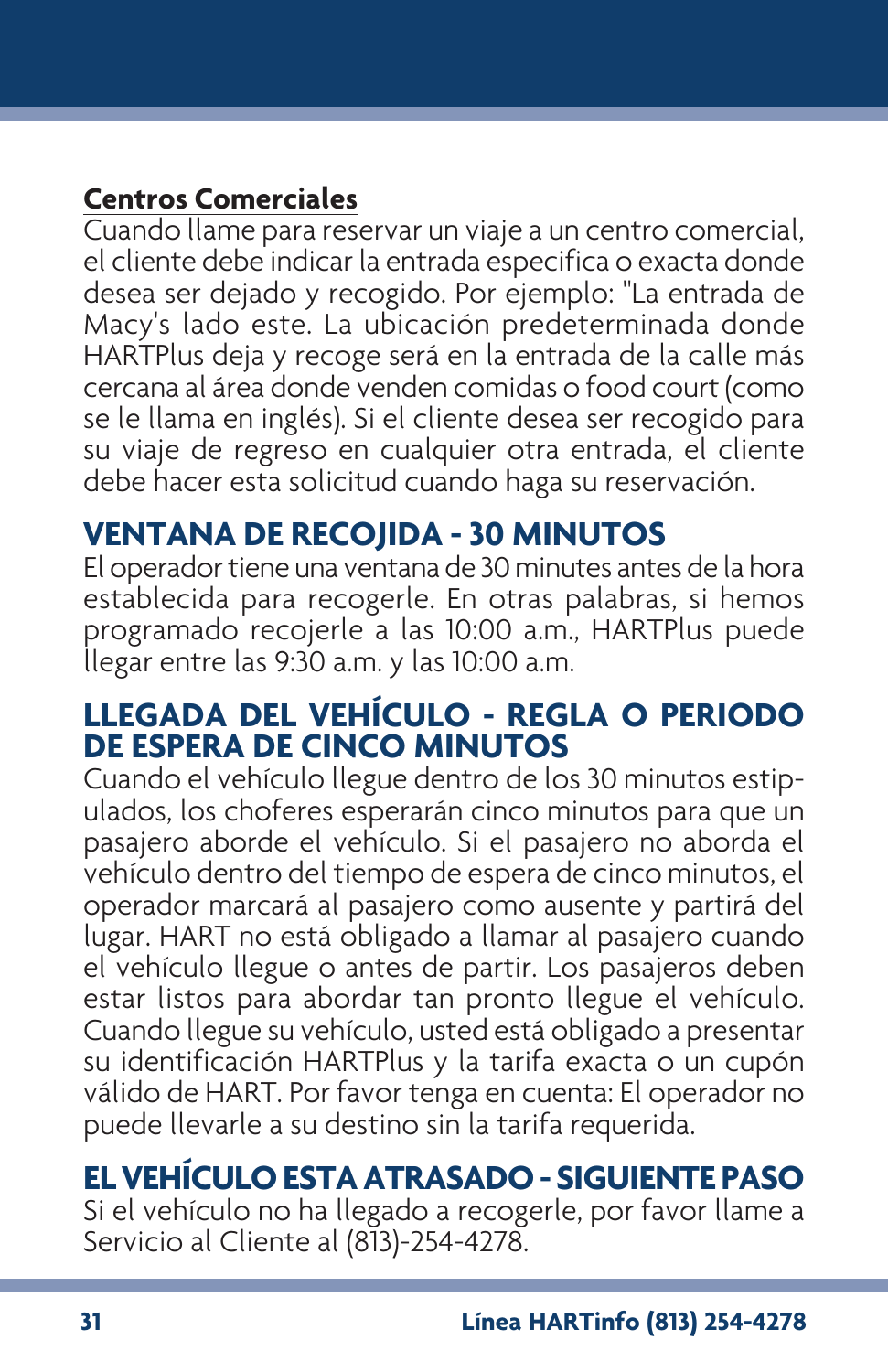## **UTILIZANDO SILLAS DE RUEDAS Y OTROS APARATOS DE MOVILIDAD**

HARTPlus hará todo lo posible para permitirle acceso las sillas de ruedas estándar y eléctricas y otros aparatos de movilidad. Los vehículos HARTPlus tienen la capacidad para sillas de ruedas y otros aparatos de movilidad que midan de 30" a 33" de ancho y de 50" a 63" de largo. Todos los vehículos HARTPlus tienen un límite de capacidad de peso máximo de 800 libras. Se le puede negar servicio a bordo de los vehículos de HARTPlus a los aparatos de movilidad que sean más grandes de estas normas.

#### **Aseguramiento de Embarque**

Los operadores harán los esfuerzos necesarios para asegurar las sillas de ruedas. Si una silla de ruedas excede el tamaño normal, el operador puede pedirle al pasajero que se transfiera a un asiento, ya que puede ser difícil garantizar seguridad al pasajero. El cliente tiene la opción de trasladarse a un asiento o permanecer en su silla de ruedas.

# **SUSCRIPCIÓN DE VIAJES**

Una suscripción de viajes se define como un viaje que se llevará a cabo por más de 30 días, y se repite a la misma hora y día de la semana. Una vez que ha solicitado una suscripción, debe llamarnos y solicitar los viajes con un representante por dos semanas adicionales. Si hace cambios en hora o frecuencia debe llamarnos y reservar los viajes individuales por una semana más antes de que la suscripción cambie. Sólo se permiten dos cambios en la suscripción en un periodo de 30 días.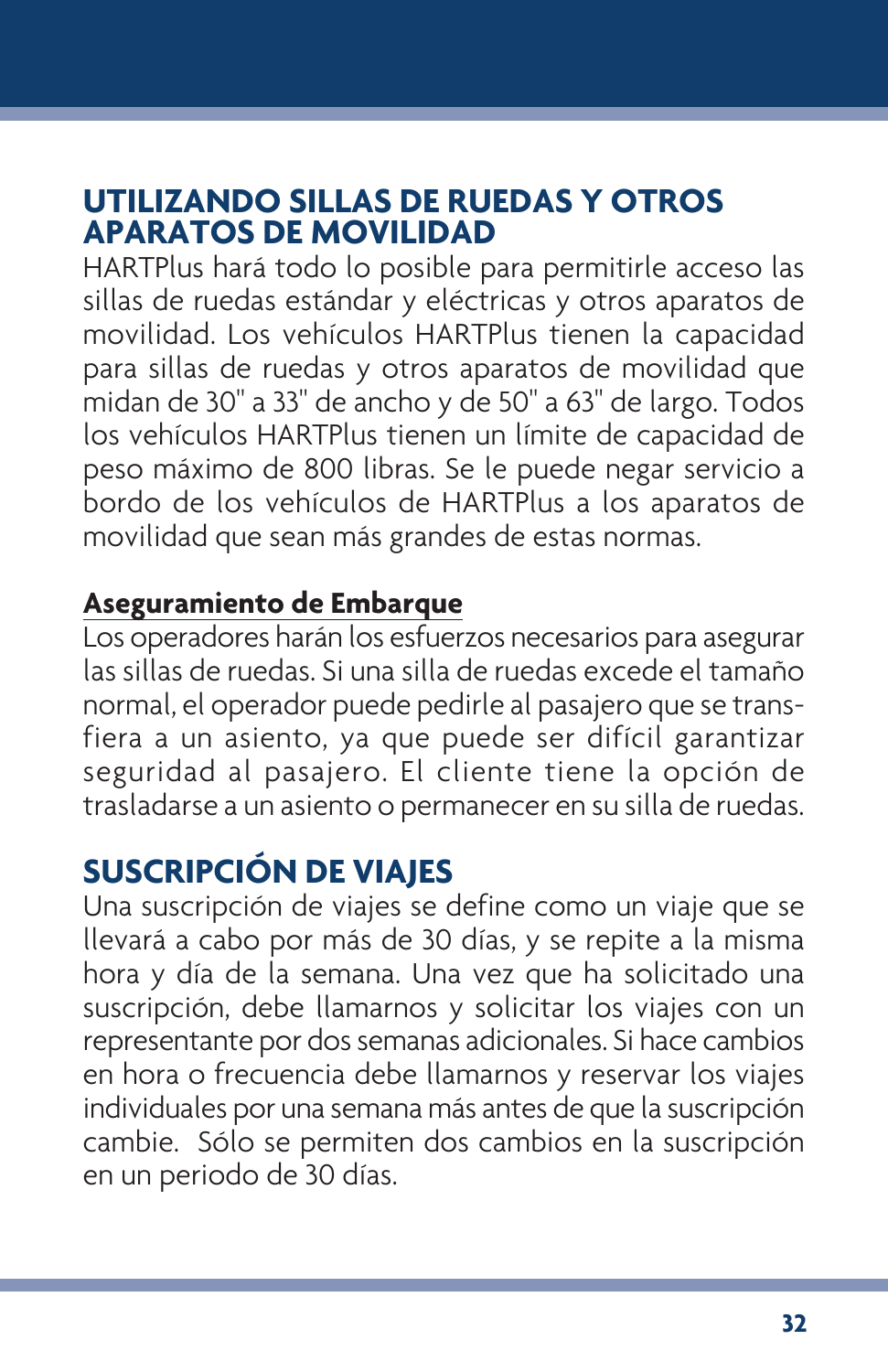# **TIEMPOS NEGOCIADOS DE VIAJE**

De vez en cuando, no es posible programar el viaje a la hora en que usted desea viajar. En este caso, el Servicio al Cliente le ofrecerá otras opciones que pueden incluir viajar una hora antes o después de la hora solicitada.

Indíquele al representante de Servicio al Cliente si usted necesita llegar a su destino a una hora específica. Intentaremos darle un horario que le llevará a su destino a tiempo. Si su horario de viaje es más flexible, es posible que le ofrezcamos un tiempo de viaje negociado.

# **AUSENCIAS**

Los clientes serán marcados como Ausentes (No-Show en inglés) si no abordan el vehículo de HARTPlus dentro de cinco minutos de la llegada del vehículo, o si no pueden ser transportados a consecuencia de una violación de las reglas de HART. También será marcado como Ausente si necesita cancelar un viaje y no lo hace por lo menos con dos o más horas de anticipación.

Si usted recibe una Ausencia en su viaje saliendo desde casa y tiene una reservación para un viaje de regreso que no utilizará, asegúrese de cancelar el viaje de regreso. De lo contrario recibirá una ausencia adicional.

Si usted es marcado como Ausente en el viaje de regreso a su casa y no tiene trasportación alternativa, llame al Servicio al Cliente e **intentaremos** coordinar un viaje. Este viaje solo lo podemos coordinar si tenemos vehículos disponibles y es posible que duremos hasta dos horas para enviar un vehículo a su destino.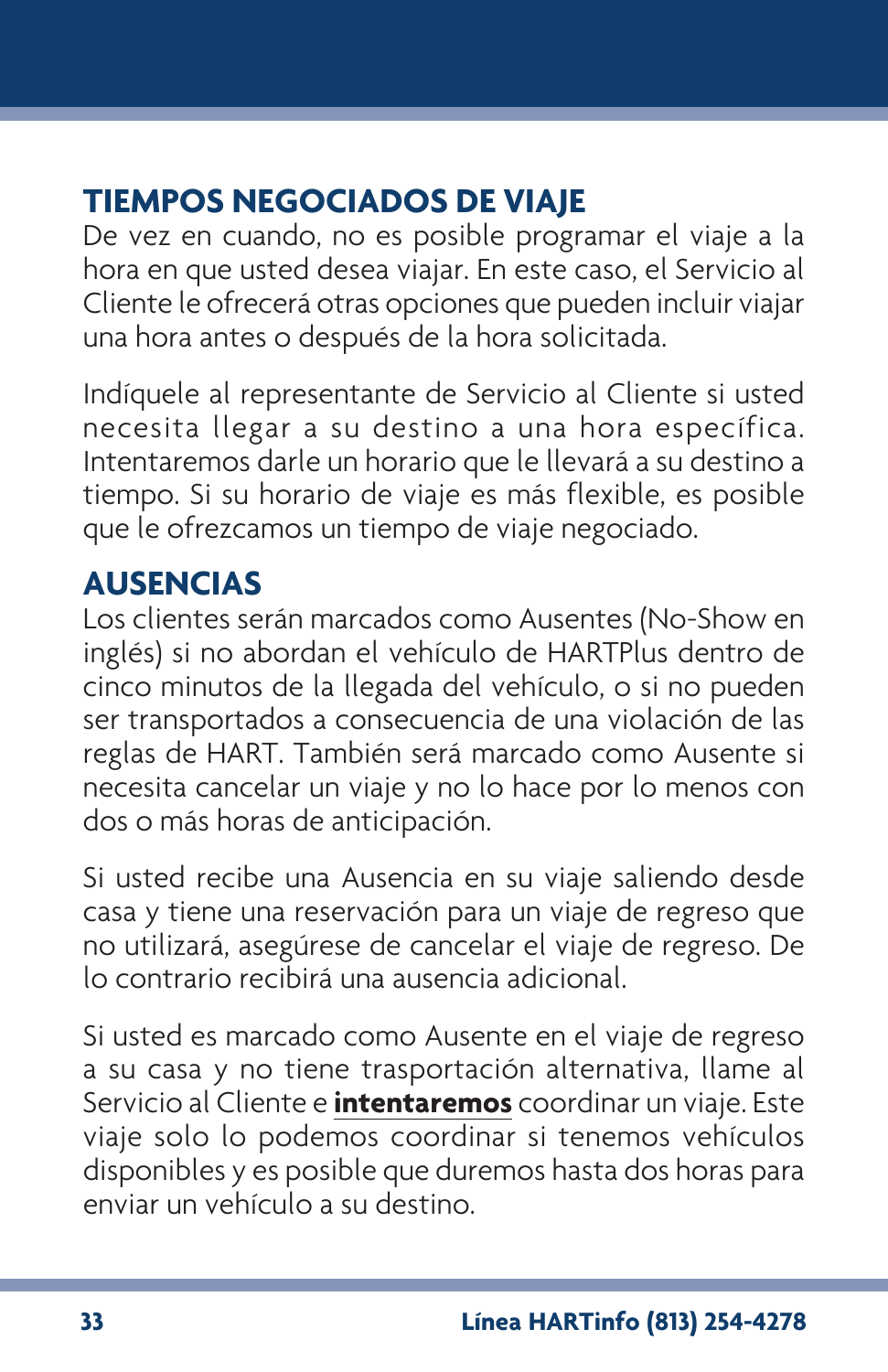# **AUSENCIA - SUSPENSIÓN DE SERVICIOS**

Su servicio será suspendido por siete días cuando usted tenga un total de cuatro o más ausencias y estas ausencias equivalen a 15% o más de sus viajes en treinta días. Una segunda suspensión en un período de seis meses puede resultar en una suspensión de servicio de transporte adicional de 14 días. Si más de dos suspensiones ocurren en un período de seis meses, el servicio de transporte será cancelado hasta por 21 días. **Nota:** Si la ausencia es debida a circunstancias fuera del control del cliente, la ausencia será marcada con justificación y retirada.

# **PROCESO DE APELACIÓN DE SUSPENSIÓN POR AUSENCIA**

Un pasajero tiene el derecho de apelar la suspensión del servicio, la terminación del servicio o la pérdida de privilegios de suscripción llamando o escribiendo a la oficina de HARTPlus al:

Número de Teléfono: (813)-384-6312

Dirección Postal: HARTPlus

1201 E. 7th Avenue Tampa, FL 33605

#### **VIAJANDO CON ASISTENTES DE CUIDADO PERSONAL (PCA por sus siglas en inglés)/ ACOMPAÑANTES/ANIMALES DE SERVICIO**

## **Asistente de cuidado personal (PCA)**

Un asistente de cuidado personal puede acompañar a un pasajero HARTPlus sin costo adicional. Su archivo debe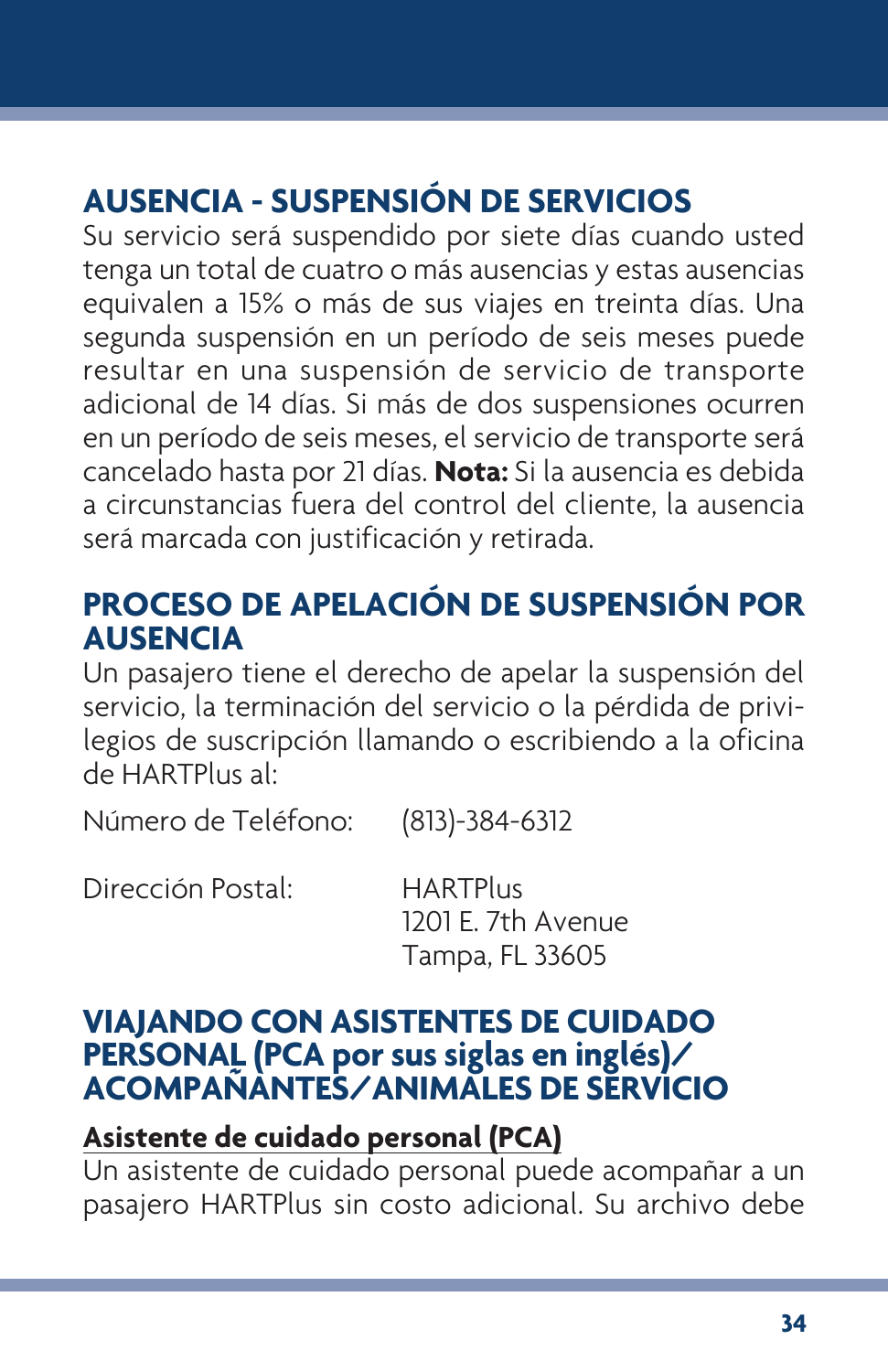indicar que usted es elegible para tener un asistente de cuidado personal que viaje con usted, y usted debe reservar espacio para el asistente al hacer su reservación de viaje.

## **Acompañantes**

Una persona le puede acompañar al precio de la tarifa regular de HARTPlus. Al momento de hacer su reservación de viaje debe indicar si viajará con un acompañante, ya sea adulto o niño. Capacidad para más de un acompañante depende del "espacio disponible" al momento de hacer su reservación de viajes. Los niños de cuatro años o menores deben estar acompañados por un adulto que ha pagado. La ley de la Florida requiere que todos los niños menores de cuatro años o que pesen menos de 50 libras viajen debidamente asegurados en un asiento de seguridad infantil. **HART NO PROPORCIONA ASIENTOS DE SEGURIDAD INFANTIL.**

## **Animales de servicio**

Los animales de servicio pueden acompañarle si la necesidad está indicada en su archivo. Cuando hace su reservación, por favor infórmele al Servicio al Cliente si un animal de servicio le acompañará en el viaje.

#### **Mascotas**

Los animales pequeños, que no sean de servicio, son permitidos en todos los vehículos de tránsito. Las mascotas deben estar dentro de una jaula segura, limpia, portátil e impermeable. La jaula o portador debe ser lo suficientemente pequeña como para caber en el regazo del dueño. Se les pide a los pasajeros no transportar mascotas durante los periodos en que el sistema de tránsito está lleno de personas.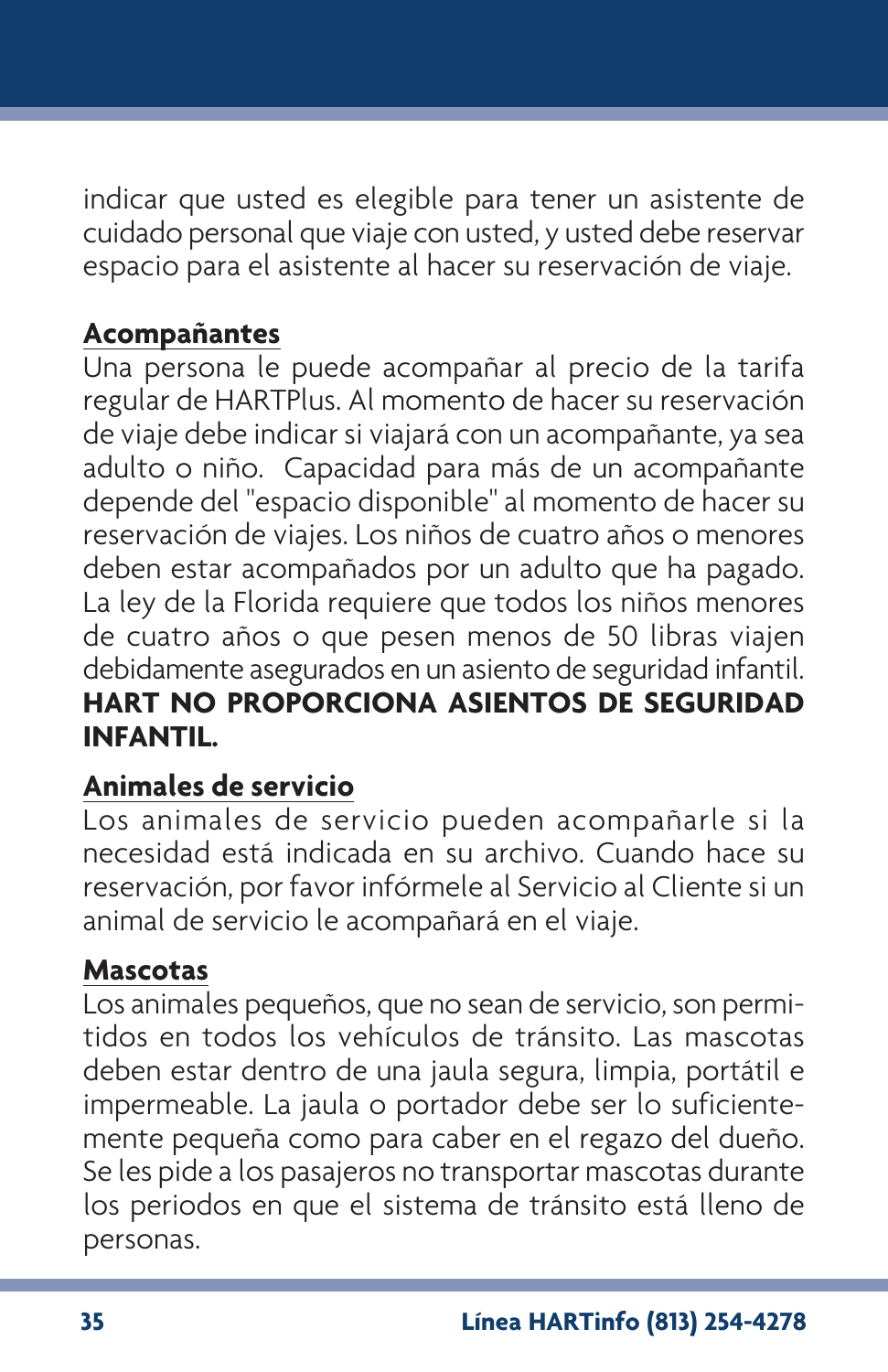# **VIAJANDO CON PAQUETES - LIMITE DE DOS PAQUETES**

Sólo se permite cargar dos maletas o paquetes que puedan ser cargados por el cliente a bordo del vehículo HARTPlus. Los operadores no asisten a los pasajeros con sus pertenencias personales. Los clientes pueden dejar sus carritos de viaje cargados si el carrito cabe totalmente entre el asiento contiguo al pasajero y el respaldo frente a ese asiento. Los clientes deben doblar los carritos de viaje si no caben entre el asiento y el respaldo del asiento en frente. El equipaje de mano debe estar asegurado de manera en que los pasillos y salidas estén despejados. Los clientes deben doblar sus propios cochecitos o carritos.

# **VIAJANDO CON TANQUES DE OXÍGENO**

Si un cliente requiere el uso de oxígeno, debe ser identificado, inspeccionado y evaluado en la entrevista de certificación. Cualquier cambio en el tamaño o cantidad de contenedor(es) de almacenaje de oxígeno debe ser indicado a HART antes de hacer una reservación de viaje. Cualquier cambio en el estado del cliente con respecto al uso de oxígeno debe notificarse inmediatamente a HART.

## **TARIFAS DE HARTPlus**

Todos los pasajeros elegibles, sin importar la edad, deben pagar la tarifa exacta al abordar. Los operadores no pueden dar cambio. Se puede comprar cupones de tarifas HARTPlus en la página web www.goHART.org o en los Centros de Tránsito HART.

Para la información más actualizada sobre las tarifas de HARTPlus, llame al Servicio al Cliente al (813) 254-4278, consulte el Libro de Horarios de HART más reciente o visite la página www.goHART.org.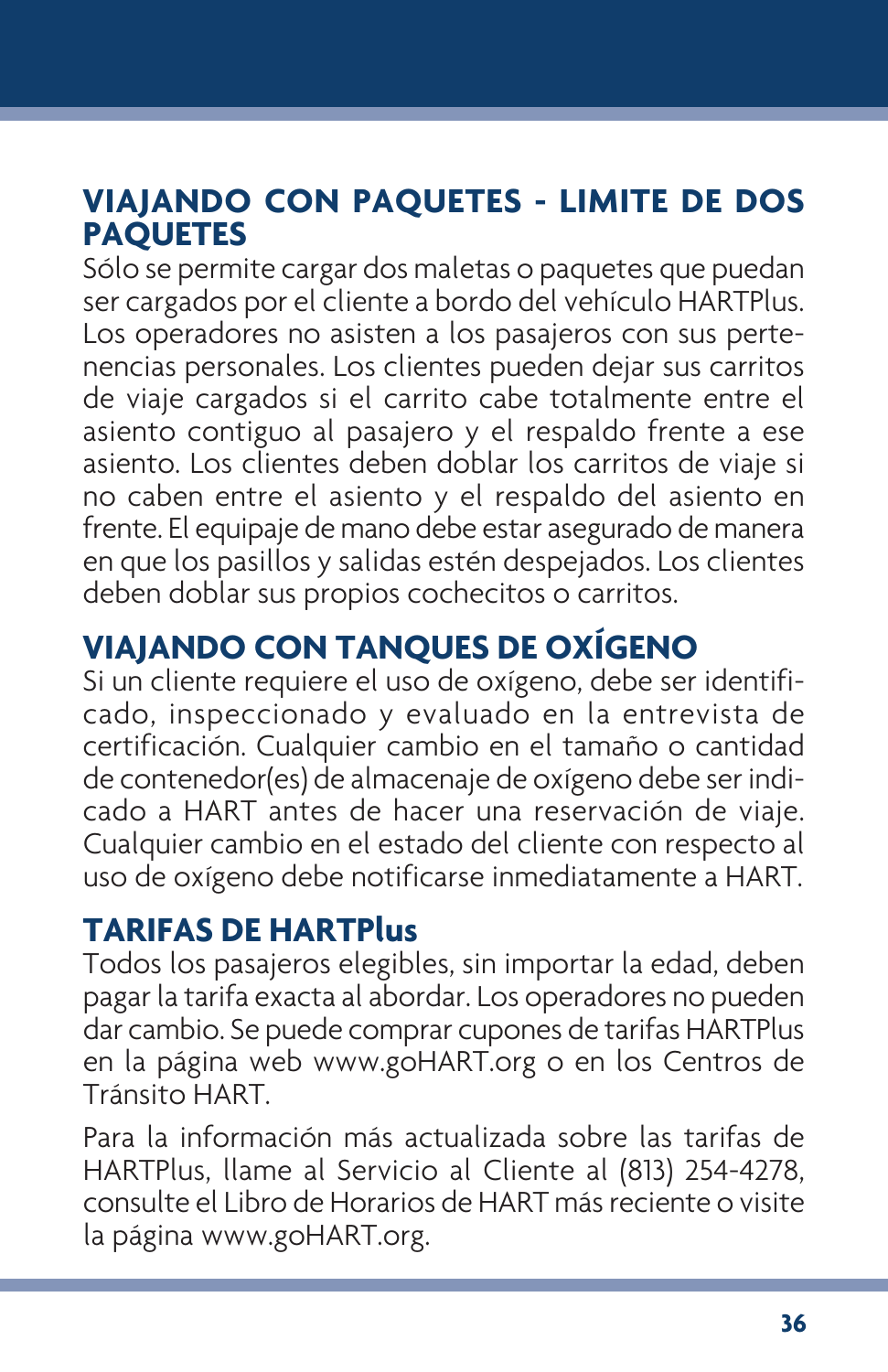**Por favor tenga en cuenta: A los operadores no se les permite aceptar propinas.**

# **VENCIMENTO DE LA CERTIFICACIÓN**

La elegibilidad de los pasajeros es por un período de tres a cinco años. El período de elegibilidad dependerá de la discapacidad específica del participante y si esta es temporal.

# **PROCESO DE RECERTIFICATION**

Los clientes de HARTPlus deben renovar su certificación antes de que se expire su periodo de elegibilidad. HART notificará a los participantes por correo sobre los requisitos de renovación al menos 60 días antes de la expiración de su período de elegibilidad. El proceso de renovación es hecho en persona y en vez de evaluar limitaciones, incluye una evaluación de su capacidad para utilizar el servicio de autobús.

Este es un resumen del proceso de renovación:

- 1. Llame a Servicio al Cliente para obtener una solicitud al (813) 254-4278. También puede ir a www.goHART.org para imprimir la solicitud.
- 2. Una vez recibida la documentación correctamente completa le contactaremos para programar una cita en el centro de evaluación.
- 3. En la cita evaluaremos sus habilidades para usar el servicio de tránsito.
- 4. Después de la evaluación, HART le notificará si el servicio fue aprobado o negado y si el servicio será condicional, incondicional o temporal.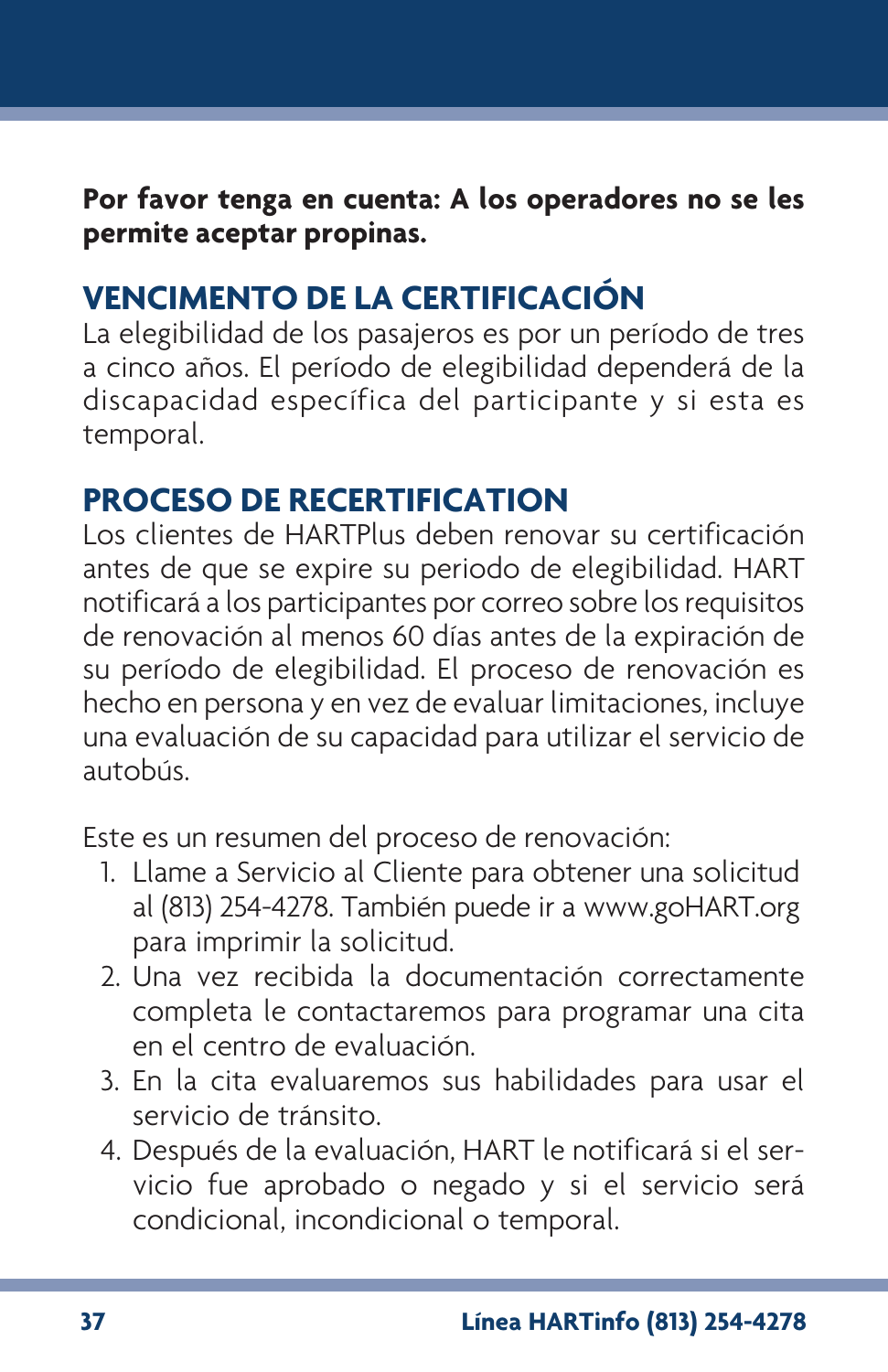# **ELEGIBILIDAD CONDICIONAL**

La elegibilidad que HARTPlus le otorgue puede ser "condicional". Esto significa que el servicio sólo se proporcionará para los viajes que califiquen bajo las regulaciones de discapacidad del ADA. Los pasajeros tendrán que utilizar el autobús de HART, o deben buscar otras alternativas de transporte para los viajes que no son elegibles bajo las regulaciones de discapacidad del ADA. Si usted cambia su dirección, pierde su identificación de HARTPlus, o si cambian sus necesidades debido a su discapacidad llame HART at (813) 254-4278.

# **PROCESO DE APELACIÓN DE LA DETERMINACIÓN DE ELIGIBILIDAD**

Si el solicitante no está de acuerdo con la elegibilidad concedida por HART, el solicitante tiene 60 días desde la fecha de recepción para presentar una apelación. La apelación debe ser recibida por escrito dentro de 60 días los cuales comenzarán 5 días despues de que la primera carta de determinación es enviada al solicitante. El aplicante tendrá la oportunidad de ser escuchado en persona por un official diferente al que hizo la determinación. Tendrá tambien la oportunidad de presenter información adicional referente a su discapacidad o incapacidad para utilizar el servicio regular de autobús de ruta fija.

Los niveles de la audiencia de apelación serán los siguientes:

- Nivel 1 Gerente de Transportación de Mini bus, Transportación de Mini bus
- $\bullet$  Nivel 2\* Gerente de Supervisión de Transporte, Transportación de Autobús \*Miembro del Comité (Opcional)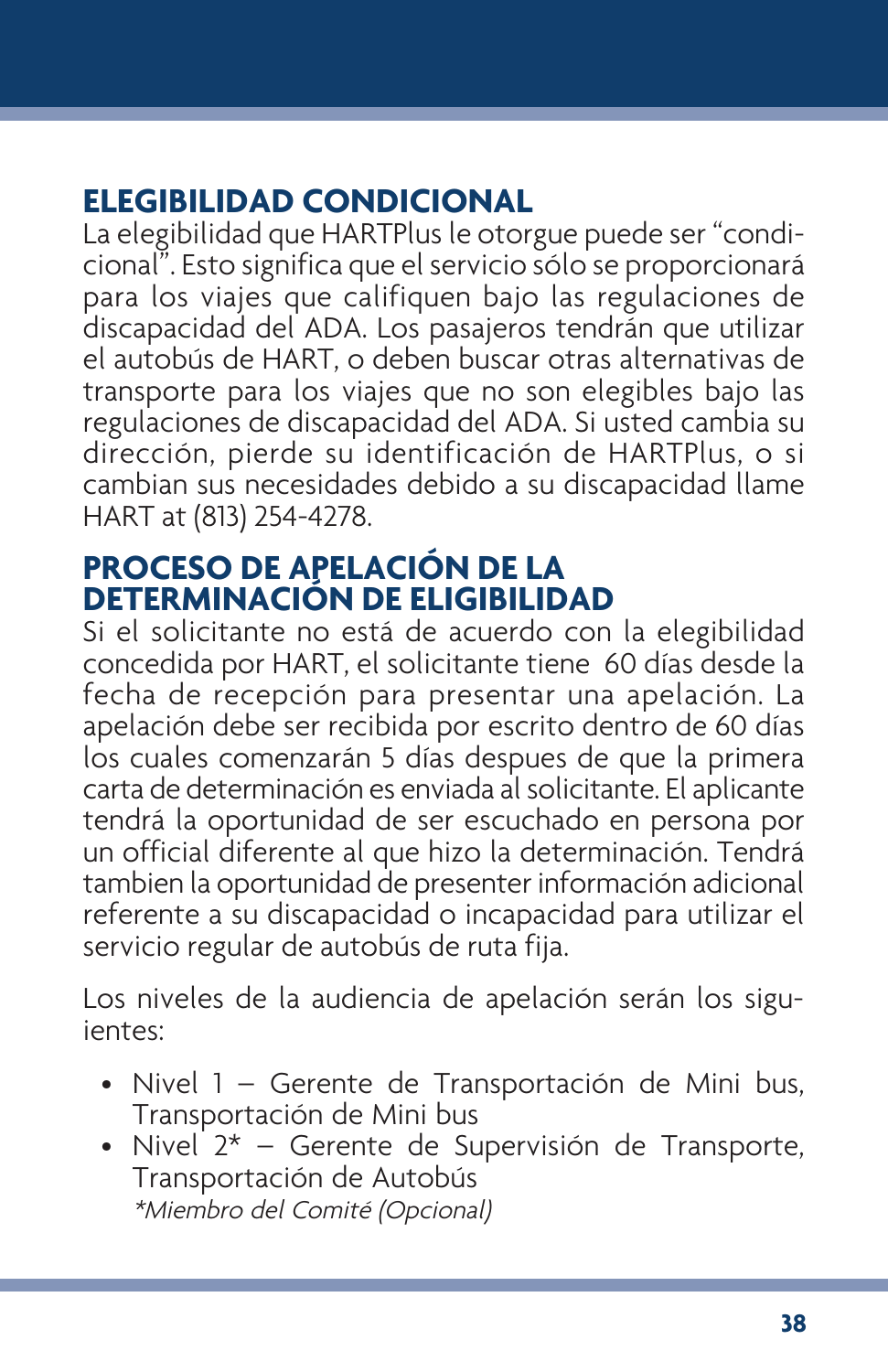Si no se ha tomado una decisión 30 días después de completar el proceso de apelaciones, el solicitante será considerado 'presuntamente elegible', y HART proporcionará servicio al solicitante hasta que el comité de apelaciones emita una decisión. La decisión del comité de apelaciones será la decisión final, y el solicitante será notificado por escrito y por teléfono (si es posible) dentro de siete días de la decisión del comité de apelaciones.

#### **NO EXISTE DISCRIMINACION BASADO EN DESABILIDAD**

Para evitar la discriminación, HART realizara modificaciones razonables a las reglas, prácticas y procedimientos donde sea necesario a menos que (1) al llevarlas a cabo se alteraría de manera fundamental la naturaleza del servicio, programa o actividad proporcionada o (2) a menos que la modificación resulte en cargas financieras y administrativas excesivas. Cuando sea posible, todas las solicitudes de modificaciones deber ser realizadas de antemano. Las solicitudes de modificaciones por una emergencia serán evaluadas individualmente.

Las solicitudes de modificación pueden ser obtenidas al llamar o escribir a la oficina de HARTPlus al:

| NUMBRO GE TELETONO: (615) 584-6512 |                                                          |
|------------------------------------|----------------------------------------------------------|
| Dirección Postal:                  | <b>HARTPlus</b><br>1201 E. 7th Avenue<br>Tampa, FL 33605 |
|                                    |                                                          |

Número de Teléfono: (813) 384-6312

Todos los clientes pueden apelar las solicitudes negadas por HART. Si usted desea hacer una apelación, llame o escriba a la Oficina de HARTPlus al número o dirección arriba indicado.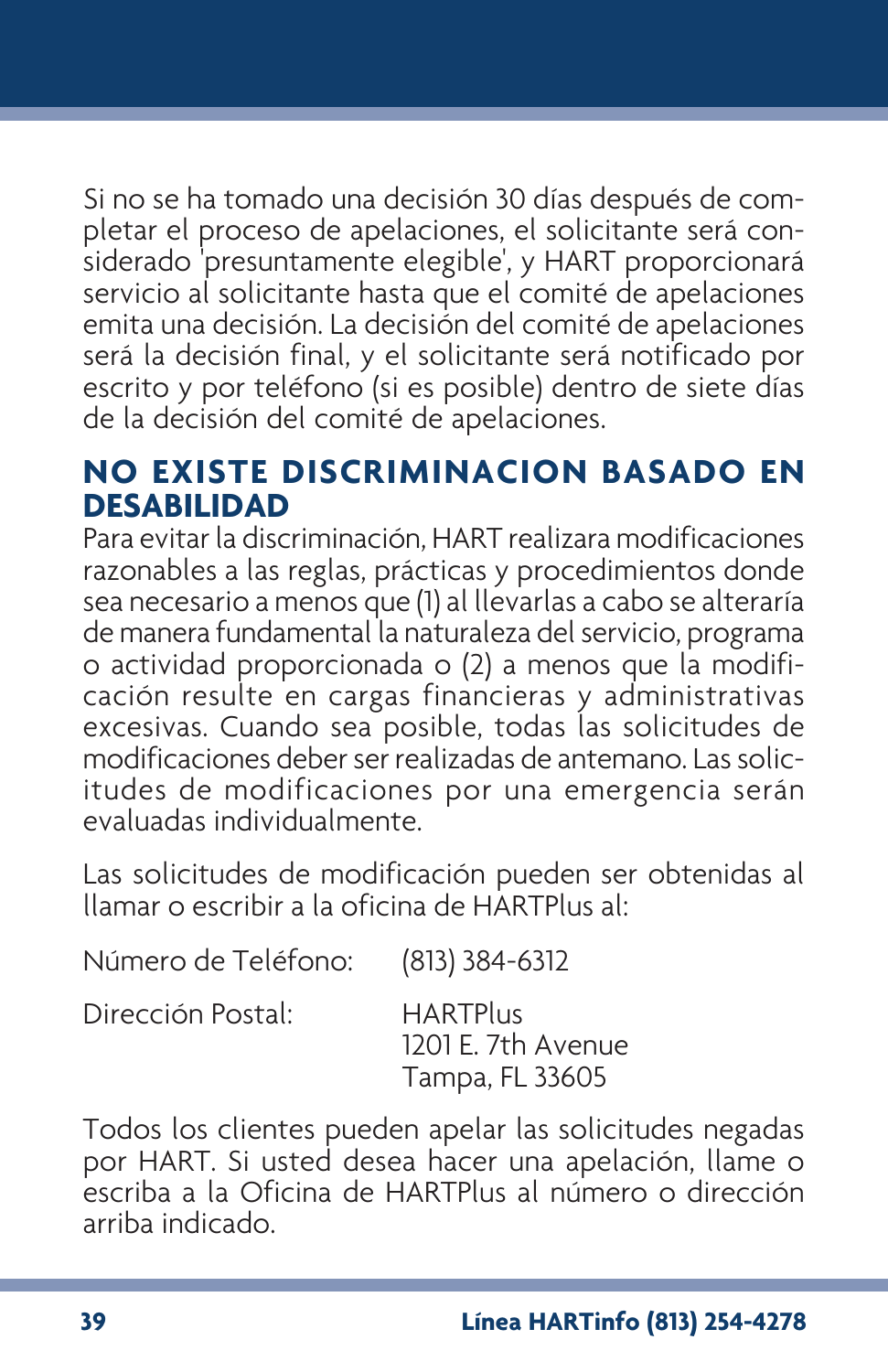# **VISITANTES EN EL SERVICIO DE HARTPlus**

Los visitants que no viven en esta área y que son elegibles bajo el programa ADA pueden utilizar los servicios de HARTPlus. Los visitantes pueden presentar documentación que demuestre que son elegibles para ADA en la jurisdicción en la que residen o pueden enviar una certificación indicando que no pueden utilizer la ruta fija. Esta documentacion puede presentarse un dia anterior del inicio del servicio a CustomerService@goHART.org o por fax a (813) 384-6281.

# **NORMAS DE CONDUCTA**

Para garantizar la seguridad y comodidad de todos los pasajeros y el operador, le pedimos a los pasajeros cumplir con las siguientes normas de conducta:

- No converse en voz alta cuando use el teléfono celular
- No comer o beber, a menos que sea médicamente necesario, y no se permite fumar a bordo
- No viajar bajo la influencia del alcohol o drogas ilegales
- No se permite lenguaje o acciones abusivas, amenazadoras u obscenas
- Ninguna descarga de fluidos corporales o heridas abiertas
- Ninguna evasión deliberada de la tarifa
- No abusar físicamente de otro pasajero, o el operador
- No operar o manipular cualquier equipo mientras a bordo de un vehículo HARTPlus
- No se permiten escuchar radios, reproductores de MP3, unidades de discos compactos u otros equipos de sonido a bordo de los vehículos.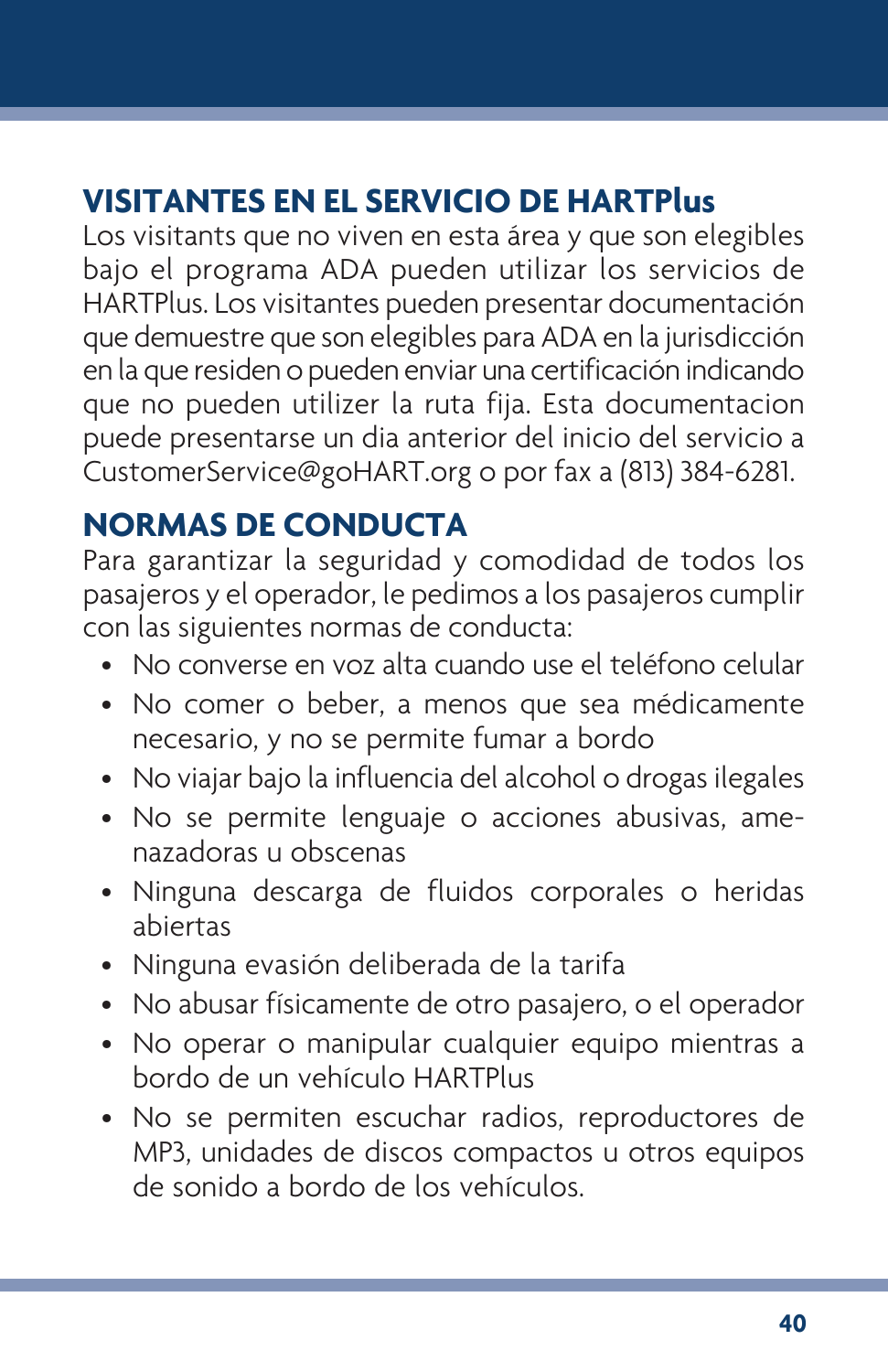• Por motivos de seguridad, por favor limite la conversación innecesaria con los operadores cuando el vehículo está en movimiento

Los pasajeros que violen las normas de conducta pueden ser sancionados, incluso hasta con la suspensión del servicio.

Nota: Los pasajeros que causen abuso o daños físicos en contra de otro pasajero o el operador pueden ser suspendidos temporal o permanentemente y pueden ser sujetos a enjuiciamiento penal.

# **ASISTENCIA DEL OPERADOR DE HARTPlus**

A petición del cliente, un operador de HARTPlus puede ayudar al pasajero de la puerta exterior de su lugar de recogida a la puerta de su destino. Los operadores de HARTPlus no puede cerrar con llave o abrir puertas, levantar o cargar a un pasajero, buscar a un pasajero en un edificio, llevar o cargar bolsas de pertenencias personales, llamar al pasajero a la casa, o ningún otro tipo de asistencia que debe ser realizado por un asistente de cuidado personal.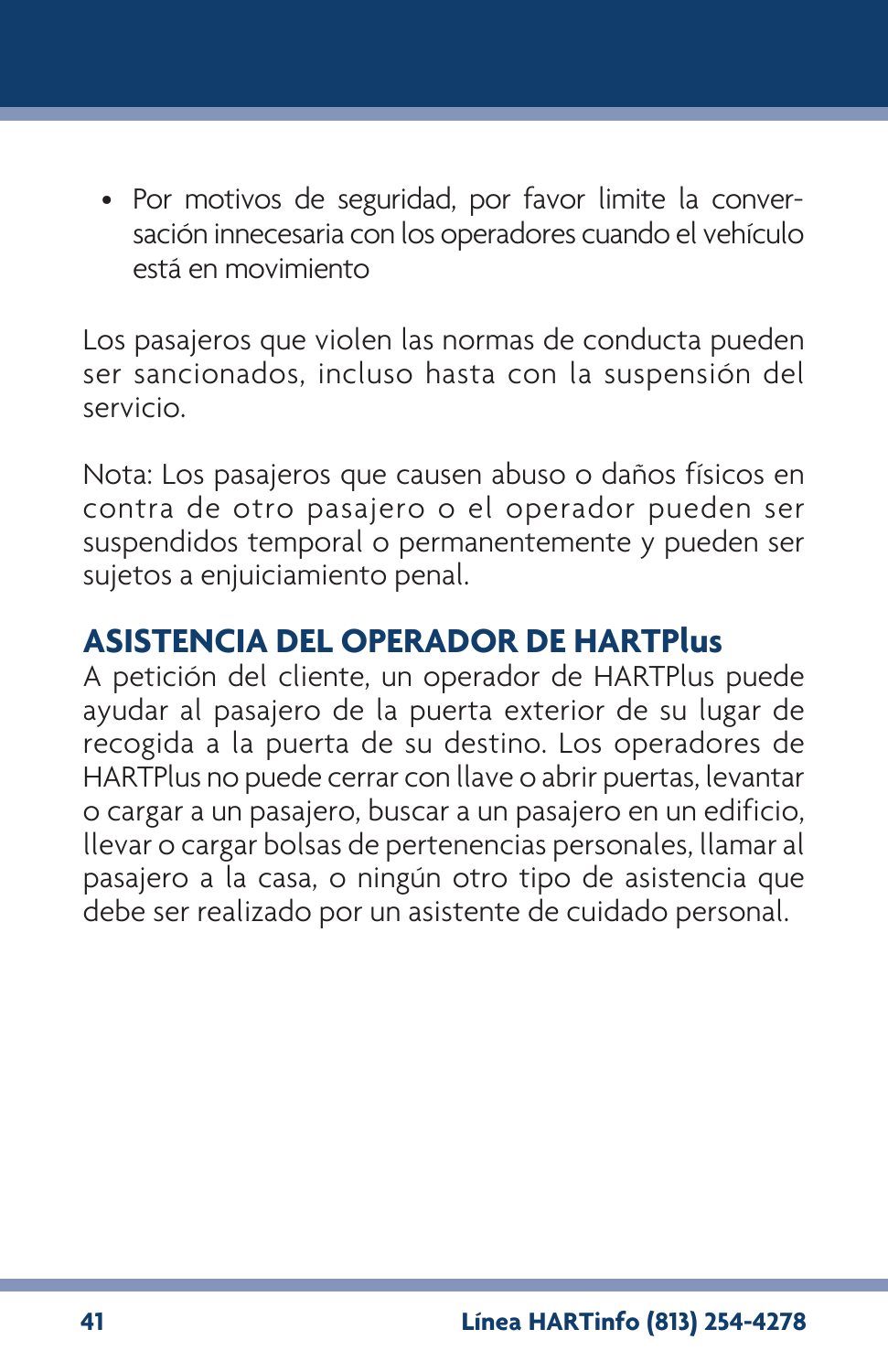# **NÚMEROS DE TELÉFONO ÚTILES DE HARTPlus**

Esperamos que esta guía responda algunas de sus preguntas. Si necesita más información, no dude en contactarnos. Estamos aquí para ofrecerles transporte público seguro, confiable y eficiente a las personas con discapacidades.

Servicio al Cliente, Programa de . . . . . . . . . . (813) 254-4278 Entrenamiento de Viajes y Elegibilidad HARTPlus

Cancelación de Viaje en horas no laborales. . (813) 384-6418

Objetos Perdidos y Recuperados . . . . . . . . . (813) 384-6301

# **DIRECCIÓN FÍSICA DE HARTPlus**

Hillsborough Area Regional Transit Authority Marion Transit Center 1211 N. Marion Street Tampa, Florida 33602

## **PAGINA DE WEB**

www.goHART.org